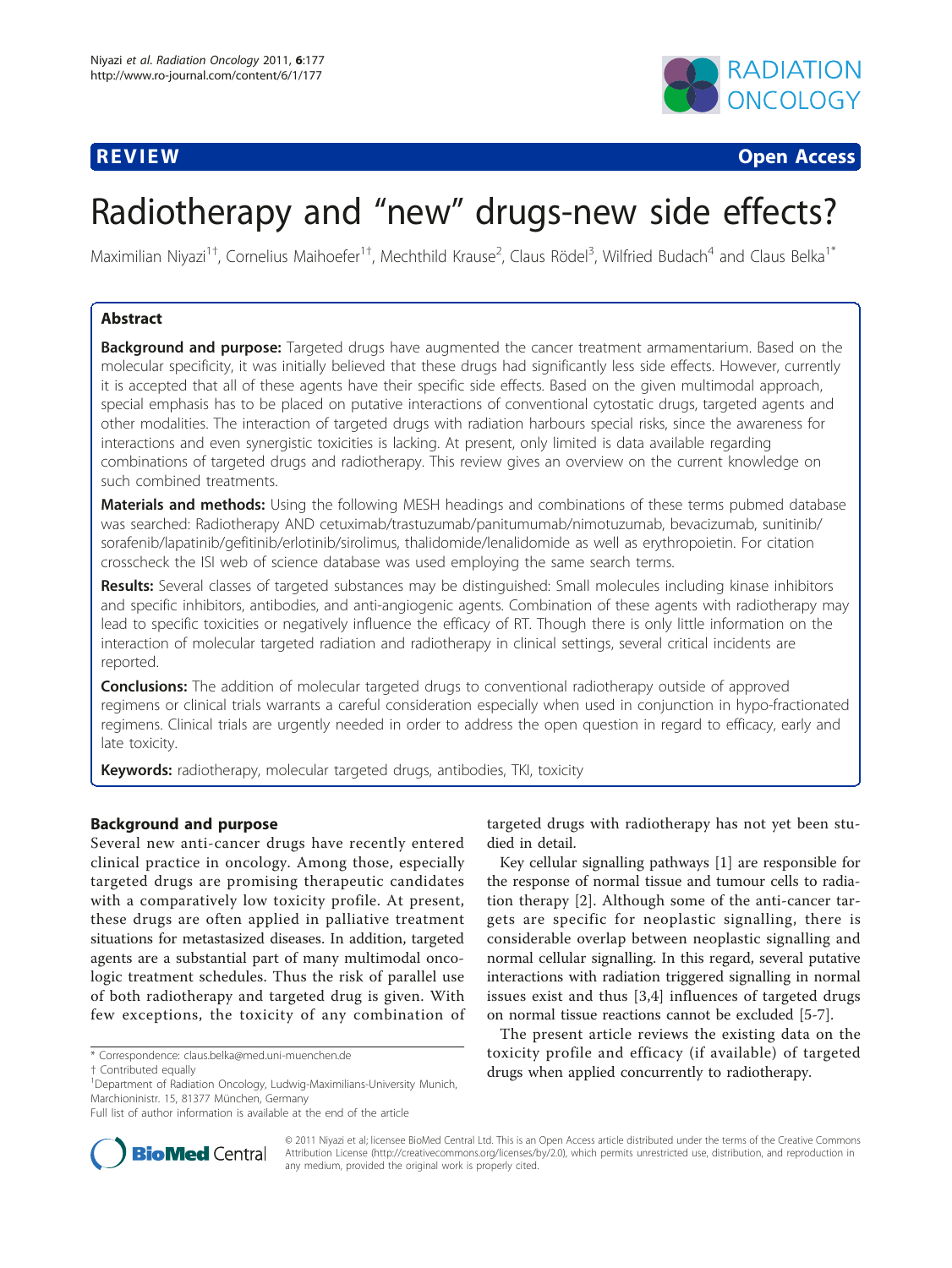# Methods and materials

Using the following MESH headings and combinations of these terms, pubmed database was searched for randomized, prospective and retrospective trials as well as case reports (all sample sizes were considered):

- 1. Radiotherapy AND cetuximab/trastuzumab/panitumumab/nimotuzumab
- 2. Radiotherapy AND bevacizumab
- 3. Radiotherapy AND sunitinib/sorafenib/lapatinib/
- gefitinib/erlotinib/sirolimus
- 4. Radiotherapy AND thalidomide/lenalidomide.
- 5. Radiotherapy AND erythropoietin

For citation crosscheck, the ISI web of science database was used employing the same search terms. A focus was put on prospective or phase I/II trials; if available, some smaller case studies or case reports were included if higher toxicities were reported.

In general, grade III + IV toxicities are reported. For cetuximab, focus was set on larger phase III trials and those reporting trials specifically reporting toxicities. In addition, key reviews focusing on the use of targeted drug in oncology were screened in order to identify clinically relevant drugs [\[8](#page-12-0)].

# Results

# Antibodies

# Cetuximab

Cetuximab is a monoclonal chimeric antibody directed against the epidermal growth-factor receptor (EGF-R). It has first been approved for treatment of locally advanced or metastatic colorectal cancer (k-ras wildtype) refractory to irinotecan [[9](#page-12-0)]. Regarding radiotherapy, it has been approved for head-and-neck cancer as an alternative to concomitant chemotherapy [[10\]](#page-12-0); in the given phase III trial overall survival of patients who were treated by radiotherapy and cetuximab was improved compared to patients who underwent radiotherapy alone. Cetuximab also has a proven efficacy in locally advanced or metastatic head-and-neck cancer in combination with 5-FU/cisplatin [\[11\]](#page-12-0).

Thus several pre-clinical and clinical studies have provided evidence for the efficacy of cetuximab in combination with radiotherapy [[12-17\]](#page-12-0). Nevertheless, several reports are available pointing to increased skin toxicity after combining cetuximab with radiotherapy [[18](#page-12-0)-[27\]](#page-12-0) (a complete overview is given in Table [1\)](#page-2-0). The initial publication on the combined use by Bonner and colleagues reported an increased incidence of an acneiform rash [[10](#page-12-0)]. However, in single cases more severe complications occurred [[19](#page-12-0)]. A recent retrospective matched-pair evaluation of acute toxicity during cisplatinum-based radio-chemotherapy versus radiotherapy with simultaneous cetuximab treatment showed significantly higher grade 3 oral mucositis and dermatitis as well as a higher risk of weight loss (> 10%) and of enteral feeding requirement in the cetuximab-group. However, this may be outweighed by the higher risk of haematological toxicity by radio-chemotherapy. In keeping with this, higher compliance rate with less treatment interruptions in the cetuximab-treated group was described [[26](#page-12-0)]. In trials on thoracic [[28,29](#page-12-0)] or pelvic radiotherapy with cetuximab increased rates of skin toxicity were not observed.

No other risks regarding additional or increased side effects concerning connective tissue, CNS [[30-32](#page-12-0)] or peripheral nerves have been described so far in small early-phase clinical trials.

# Panitumumab

Similar to cetuximab, panitumumab is a monoclonal antibody directed against EGF-R with a putatively higher affinity and less toxicity due to its non-chimeric design. It has been approved for stage IV colorectal cancer refractory to FOLFOX or FOLFIRI [\[33\]](#page-13-0).

Only data from a single phase I study [[34](#page-13-0)] and a single phase II trial described effects of a combination of panitumumab with a 5-FU/oxaliplatin-containing radio-chemotherapy for rectal cancer [[35](#page-13-0)]. Pre-clinical data suggest a comparable efficacy to cetuximab [[36](#page-13-0)]. Concerning toxicity, no additional toxicity was observed when combined with radiotherapy. The phase II trial reported one toxic death from diarrhea and a relatively high rate of grade III/IV diarrhea (39%) compared to the classical CAO/ARO/AIO-94 trial [[37\]](#page-13-0). However, based on the design of the trial it is not possible to precisely attribute the side effects to any of the components of the given protocol.

# Nimotuzumab

Nimotuzumab is another humanized therapeutic monoclonal antibody directed against EGF-R not yet been approved by the authorities in Europe. There are three small phase I trials testing radiotherapy and nimotuzumab in head-and-neck cancer as well as NSCLC patients; an increased rate of skin toxicity was observed [[38-40\]](#page-13-0). The other larger phase II trial by Rodríguez and colleagues was prospectively randomized and 106 headand-neck cancer patients were included [\[38](#page-13-0)]. No grade III or IV toxicity has been observed.

The data available suggest that the combination of cetuximab with radiation may lead to an increased rate of mucosal- and skin toxicity when applied together with radiation for the treatment of head-and-neck cancer. No such problems have been reported in other organ regions. It is unclear in how far this is an epitopespecific side effect-only limited data are available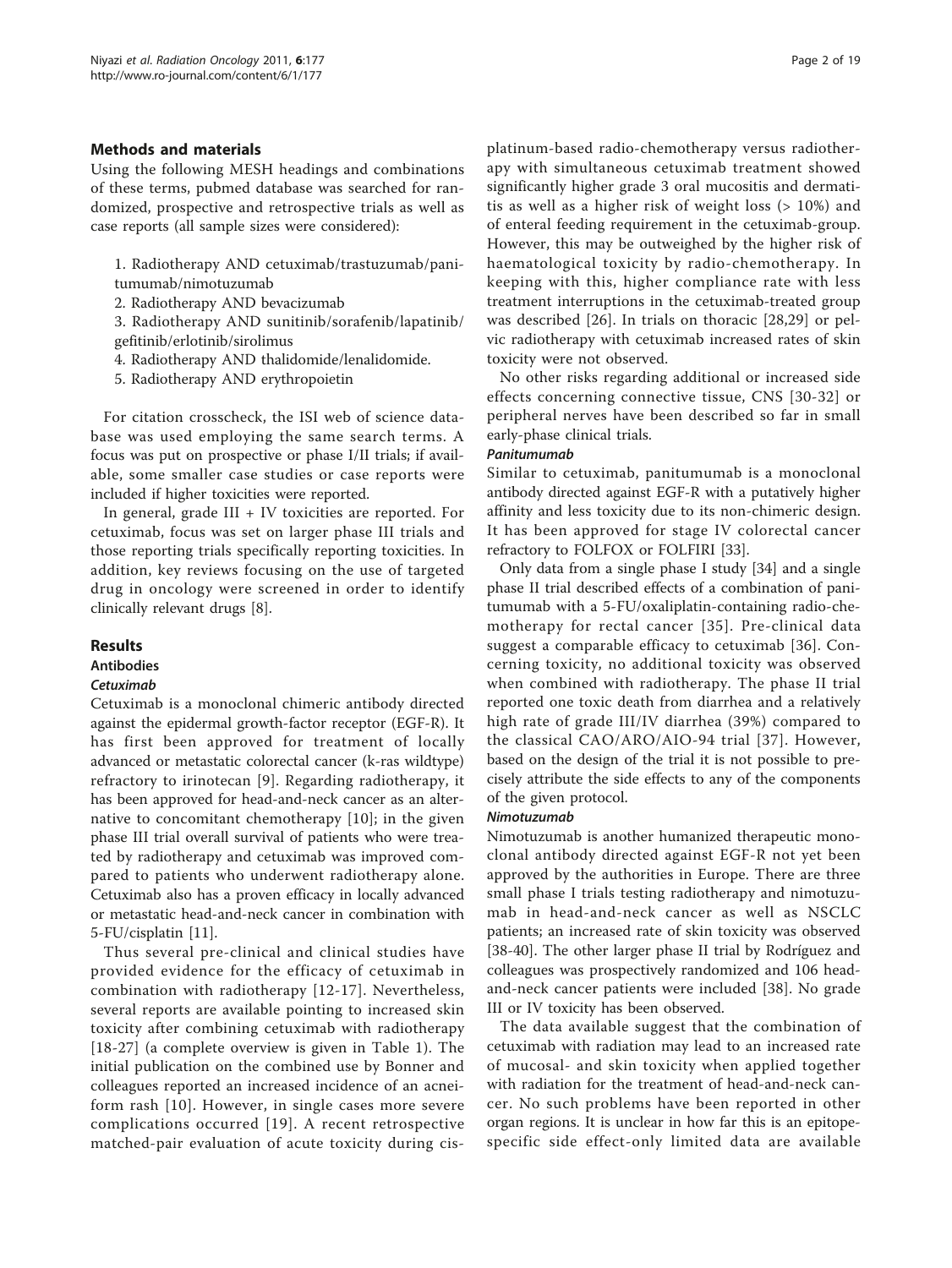<span id="page-2-0"></span>

| Table 1 Studies on monoclonal EGFR antibodies |  |  |  |
|-----------------------------------------------|--|--|--|
|-----------------------------------------------|--|--|--|

| <b>Substance</b> | Author(s)                               |      | Year Study type                   | N                                        | Tumour                          | RT dose/ChTx/<br>technique                                                 | <b>Toxicity</b>                                                                                                                                                                                                                     |
|------------------|-----------------------------------------|------|-----------------------------------|------------------------------------------|---------------------------------|----------------------------------------------------------------------------|-------------------------------------------------------------------------------------------------------------------------------------------------------------------------------------------------------------------------------------|
| Cetuximab        | Bonner et al.<br>$[10]$                 |      | 2006 Phase III                    | 211<br>(cetux-<br>arm)                   | LA-HNSCC                        | 70-78.8 Gy (hyper-<br>fractionated)                                        | Significant differences or trend in arms: 8%<br>grade III-V acneiform rash, 1% grade III-V<br>voice alteration, 1% grade III-V infusion<br>reaction                                                                                 |
|                  | Koutcher et al.<br>$[24]$               |      | 2009 Retrospective                | 115                                      | LA-HNSCC                        | 66 Gy/69.96 Gy                                                             | 3% grade IV radio-dermatitis, 19% grade III<br>radio-dermatitis                                                                                                                                                                     |
|                  | Studer et al.<br>$[25]$                 | 2011 | Prospective                       | 99                                       | <b>HNSCC</b>                    | 66-70 Gy, 30/99<br>switch from Cis                                         | 34% grade II/IV dermatitis                                                                                                                                                                                                          |
|                  | Hallqvist et al.<br>$[28]$              |      | 2010 Phase II                     | 75                                       | <b>NSCLC</b>                    | 68 Gy, Ind. ChTx<br>$Doc/Cis +$<br>concomitant Cetux                       | 1% grade V pneumonitis, 4% grade III<br>pneumonitis, 5% grade III + IV<br>hypersensitivity, 15% grade $III + IV$ febrile<br>neutropenia, 4% III skin reactions                                                                      |
|                  | Jensen et al.<br>[122]                  |      | 2010 Retrospective                | -73                                      | <b>HNSCC</b>                    | 22 pts Re-RT (50-60<br>Gy), 66-70 Gy                                       | 5% grade III allergic reaction, 4% grade III<br>acneiform rash                                                                                                                                                                      |
|                  | Garcia-<br>Huttenlocher et<br>al. [123] |      | 2009 Retrospective                | 65                                       | <b>HNSCC</b>                    | Median 66 Gy (IMRT)                                                        | Grade III: skin toxicity 28%, mucositis 25%                                                                                                                                                                                         |
|                  | Rödel et al.<br>[115]                   |      | 2008 Phase I/II                   | 12/48                                    | Rectal<br>cancer                | 50,4 Gy<br>+Capecitabine +<br>Oxaliplatin                                  | Phase II only Grade IV/V: Leukopenia,<br>thrombocytopenia, Diarrhea, Creatinine<br>elevation, e-lyte derivation, infection each<br>2%                                                                                               |
|                  | Safran et al. [31] 2008 Phase II        |      |                                   | 60                                       | Esophago-<br>gastric-<br>cancer | Cetux/Carbo/Tax +<br>50.4 Gy                                               | 23% grade III rash, 15% grade III/IV<br>esophagitis, 5% III + IV hypersensitivity, 3%<br>grade IV neutropenia (10% grade III), 2% IV<br>anemia (8% grade III)                                                                       |
|                  | Jatoi et al. [124] 2010 Phase II        |      |                                   | 57                                       | <b>NSCLC</b>                    | 60 Gy                                                                      | 2% grade IV each: dysphagia/<br>hypomagnesemia/dyspnea/headache/<br>thrombosis/GI hemorrhage, 7% grade III<br>rash                                                                                                                  |
|                  | Horisberger et<br>al. [30]              |      | 2009 Phase II                     | 50                                       | Rectal<br>cancer                | $50,4$ Gy +<br>Capecitabine +<br>Irinotecan                                | Leukopenia 4% grade III and IV each<br>Grade III: Diarrhea 60%, abdominal pain<br>8%, ALAT/ASAT elevation 20%, Acneiform<br>skin rash 12%, anemia, nausea/vomiting,<br>bilirubin elevation, proctitis each 4%                       |
|                  | Koutcher et al.<br>$[125]$              |      | 2011 Retrospective                | 49                                       | LA-HNSCC                        | 69.96 Gy (IMRT)<br>(comparison vs.<br>concomitant Cis)                     | 20% late grade $III + IV$ toxicity                                                                                                                                                                                                  |
|                  | Walsh et al. [26] 2011 Retrospective    |      |                                   | 48 (14<br>excluded<br>because<br>of SIB) | <b>HNSCC</b>                    | Cis vs. Cetux (66-70<br>Gy)                                                | $44\% \ge$ grade III skin toxicity, 52% $\ge$ grade<br>III mucositis, $6\% \geq$ grade III acneiform rash                                                                                                                           |
|                  | Buiret et al.<br>[126]                  |      | 2010 Retrospective<br>multicenter | 46                                       | <b>HNSCC</b>                    | Ind. ChTx Doc/Cis/5-<br>FU, RIT (70 Gy)                                    | No grade IV toxicity                                                                                                                                                                                                                |
|                  | Garcia-<br>Huttenlocher et<br>al. [127] |      | 2008 Retrospective                | -46                                      | HNSCC                           | Median 66 Gy (IMRT)                                                        | 20% grade III skin toxicity, 4% grade III<br>mucositis                                                                                                                                                                              |
|                  | Merlano et al.<br>$[128]$               |      | 2010 Phase II                     | 45                                       | <b>HNSCC</b>                    | Up to 70 Gy, three<br>cycles Cis/5-FU, split<br>course RT, $RT +$<br>cetux | 2% grade IV leukopenia (38% grade III), 7%<br>grade IV neutropenia (33% grade III), 2%<br>grade IV thrombopenia (13% grade III),<br>36% grade IV stomatitis (29% grade III),<br>73% grade III radiodermatitis, 7% grade III<br>rash |
|                  | Koukourakis et<br>al. [60]              |      | 2010 Phase I                      | 43                                       | LA-HNSCC                        | $21 \times 2.7$ Gy (56.7 Gy)<br>$+$ amifostine $+$ Cis                     | 16% grade III + IV mucositis, 2% grade III +<br>IV skin toxicity                                                                                                                                                                    |
|                  | Suntharalingam<br>et al. [129]          |      | 2011 Phase II                     | 43                                       | LA-HNSCC                        | 70,2 Gy (3D/IMRT) +<br>Paclitaxel,<br>Carboplatin,                         | Grade 3 mucositis (79%), rash (9%),<br>leukopenia (19%), neutropenia (19%), and<br>RT dermatitis (16%)                                                                                                                              |
|                  | De Vita et al.<br>[130]                 |      | 2011 Phase II                     | 41                                       | Esophageal<br>cancer            | Ind. FOLFOX4 $+$ 50.4<br>Gy/Cetux                                          | 30% grade II/IV skin toxicity/neutropenia                                                                                                                                                                                           |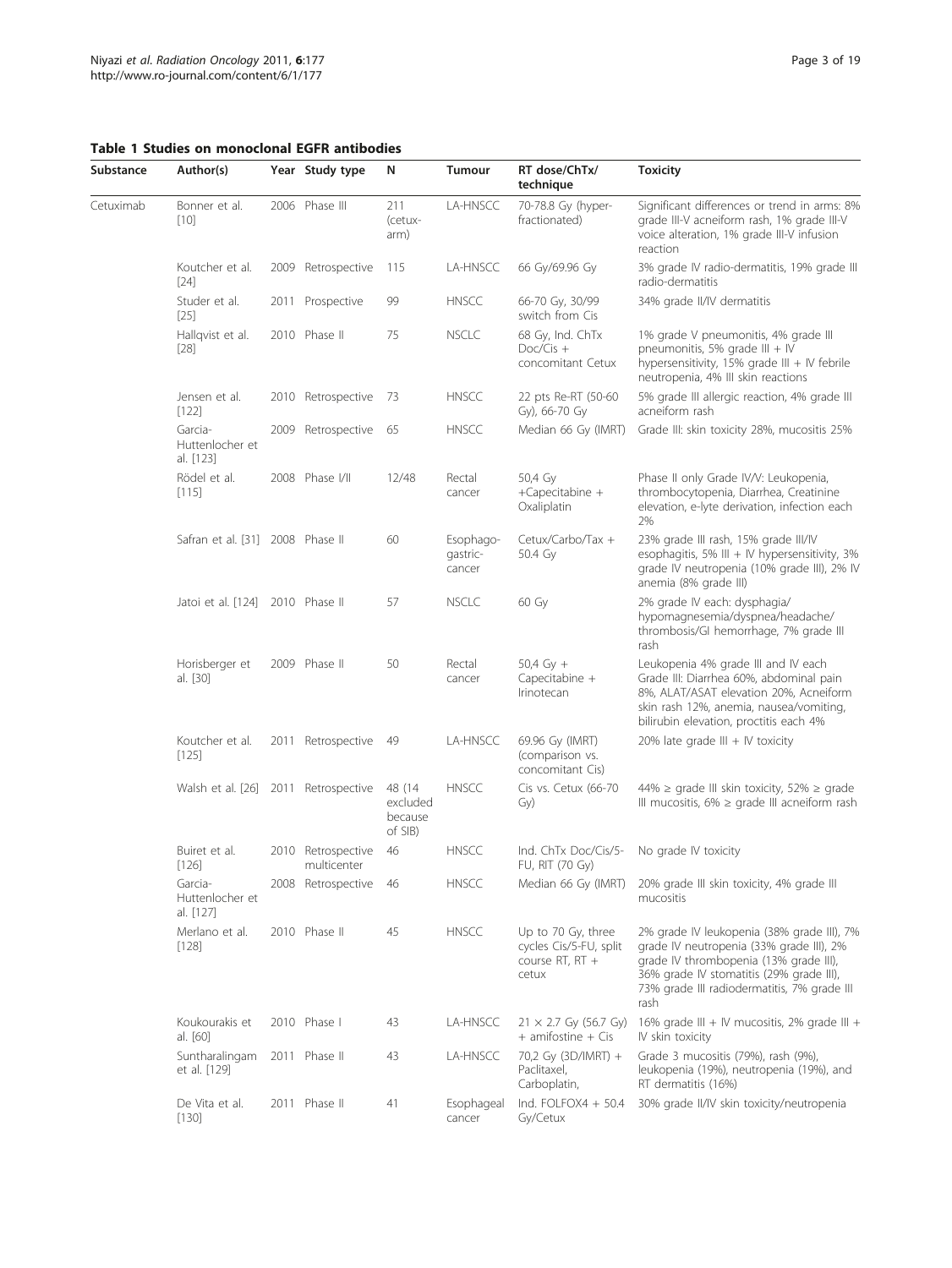| Bertolini et al.<br>[117]                  | 2009 Phase II                      | 40                   | LA rectal<br>cancer                     | 50-50.4 Gy + neoadj.<br>Cetux/Cetux + 5-FU<br>concomitant                           | 8% grade III/IV skin rash, 8% grade III/IV<br>hypersensitivity, 13% grade III/IV GI toxicity,<br>3% grade III/IV febrile neutropenia                                                                                                                                |
|--------------------------------------------|------------------------------------|----------------------|-----------------------------------------|-------------------------------------------------------------------------------------|---------------------------------------------------------------------------------------------------------------------------------------------------------------------------------------------------------------------------------------------------------------------|
| Kim et al. [98]                            | 2011 Phase II                      | 40                   | Rectal<br>cancer                        | Capecitabine +<br>Cetux + Irinotecan +<br>50.4 Gy                                   | 3% grade IV leukopenia, 3% grade III rash                                                                                                                                                                                                                           |
| Machiels et al.<br>[119]                   | 2007 Phase I/II                    | 40                   | Rectal<br>cancer                        | $45$ Gy $+$<br>Capecitabine                                                         | 3% grade III/IV allergic reaction, 3% grade<br>III/IV dermatitis                                                                                                                                                                                                    |
| Argiris et al.<br>[131]                    | 2010 Prospective                   | 39                   | LA-HNC                                  | Induction Docetaxel/<br>$Cis/Cetux +$<br>concurrent Cisplatin/<br>Cetux/70-74 Gy-RT | Grade III/IV: oral mucositis 46%, Anemia<br>21%, in-field dermatitis 23%, Dysphagia<br>41%, Thrombocytopenia 10%, Neutropenia<br>31%, febrile neutropenia 5%, infection<br>18%, fatique 13%, nausea 10%, vomiting<br>3%, renal failure 3%, DVT 5%, bleeding 5%.     |
| Velenik et al.<br>[118]                    | 2010 Phase II                      | 37                   | Rectal<br>cancer                        | 45 Gy RT $+$<br>capecitabine<br>(neoadjuvant)                                       | Grade III: diarrhea 11%, anorexia 3%,<br>hepatotoxicity 3%, in-field-dermatitis 16%,<br>infection 3%, hypersensitivity 5%.                                                                                                                                          |
| Heron et al.<br>$[132]$                    | 2011 Matched pair<br>retrospective | 35                   | <b>HNSCC</b>                            | SBRT Re-RT                                                                          | No significant increase grade $III + IV$                                                                                                                                                                                                                            |
| Birnbaum et al.<br>[133]                   | 2010 Phase I                       | 32                   | LA-HNSCC                                | 66-72 Gy, Ind. Cetux<br>+ Carbo/Tax/Cetux<br>concomitant                            | 3% grade III allergic reaction, 3% grade IV<br>metabolic symptom, 69% grade III + IV<br>mucositis, 3% grade IV dysphagia, 59% pts<br>grade $III + IV$ skin toxicity                                                                                                 |
| Jensen et al.<br>[134]                     | 2011 Phase II                      | 30                   | <b>NSCLC</b>                            | 66 Gy (IMRT)                                                                        | Pulmonary embolism 3% grade III + 3%<br>grade V endocarditis and myocardial<br>infarction grade V each 3%, 13% grade III/<br>IV pneumonia esophagitis, diarrhea, DVT,<br>exacerbation of COPD, urosepsis,<br>pericardial effusion, pneumonitis grade III<br>each 3% |
| Ruhstaller et al.<br>[135]                 | 2011 Phase IB/II                   | 28                   | Esophageal<br>cancer                    | Induction ChTx Cis/<br>$docetaxel +$<br>neoadjuvant RCh-<br>immunotherapy           | 25% grade III/IV esophagitis, 4% grade III/IV<br>rash                                                                                                                                                                                                               |
| Pfister et al.<br>[136]                    | 2006 Phase I                       | 22                   | LA-HNSCC                                | 70 Gy RT + Cisplatin                                                                | Study closed due to significant AEs.<br>Grade V pneumonia and one death of<br>unknown cause,<br>Grade IV: MI 5%, arrhythmia 5%, metabolic<br>5%, infection 5%                                                                                                       |
| Hofheinz et al.<br>[137]                   | 2006 Phase I                       | 20                   | Rectal<br>cancer                        | Capecitabine +<br>Irinotecan $+50.4$ Gy                                             | No grade IV, no rash, 20% grade III<br>diarrhea                                                                                                                                                                                                                     |
| Kuhnt et al.<br>[138]                      | 2010 Phase I                       | 18 (16)<br>eligible) | LA-HNSCC                                | HART $(70.6 \text{ Gy}) + \text{Cis}$                                               | 56% grade III mucositis, 38% ≥ grade III<br>radiodermatitis, $25\% \geq$ grade III<br>neutropenia, 6% grade III rash                                                                                                                                                |
| Pryor et al. [22]                          | 2009 Prospective                   | 13                   | <b>HNSCC</b>                            | 70 Gy                                                                               | 46% ≥ grade III acneiform rash, 77% ≥<br>grade III dermatitis                                                                                                                                                                                                       |
| Hughes et al.<br>$[29]$                    | 2008 Phase I                       | 12                   | <b>NSCLC</b>                            | 64 Gy                                                                               | Grade III fatigue, pneumonitis each 8%<br>Grade V Infection 8%                                                                                                                                                                                                      |
| Zwicker et al.<br>[139]                    | 2011 Phase II                      | 10                   | <b>HNSCC</b>                            | IMRT 50.4 Gy Re-RT<br>+ Cetux                                                       | 10% grade V mucositis, 10% grade III<br>mucositis, 10% grade IV erythema (20%<br>grade III), 20% grade III acneiform rash                                                                                                                                           |
| Jensen et al.<br>$[140]$                   | 2010 prospective                   | 9                    | Adenoid<br>cystic<br>carcinoma<br>of HN | 5/9: re-RT: median<br>50,4 Gy, median 65<br>Gy otherwise (IMRT<br>or C-12 boost)    | Grade III Mucositis and Grade III Dysphagia                                                                                                                                                                                                                         |
| Balermpas et al. 2009 Prospective<br>[141] |                                    | 7                    | <b>HNSCC</b>                            | Re-irradiation 50,4<br>Gy-54,0 Gy                                                   | New acute side effects:<br>Grade III: pain 14%, mucositis 71%.<br>Dysphagia 57%. Xerostomia 14%. Fibrosis<br>14%, acneiform rash 29%.                                                                                                                               |
| Berger et al.<br>$[19]$                    | 2008 Case report                   | $\mathbf{1}$         | <b>HNSCC</b>                            | 72 Gy., regimen<br>change to cetuximab<br>from 5-FU/MMC                             | Grade IV Dermatitis                                                                                                                                                                                                                                                 |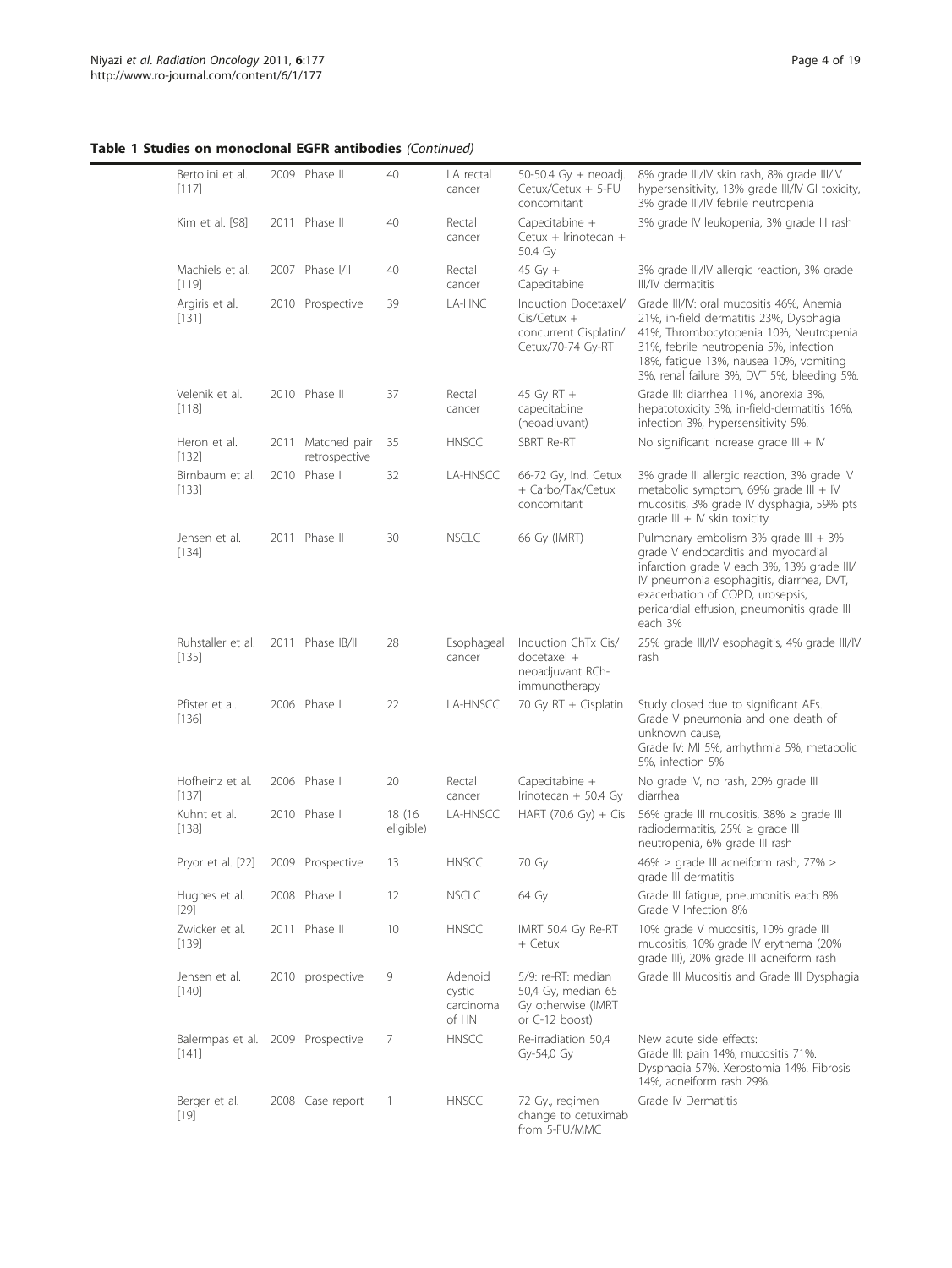| Trastuzumab             | Halyard et al.<br>$[48]$                  |      | 2009 Phase III                | 1503 | Breast<br>cancer                         | Median 50,4 Gy,<br>previous OP + ChTx | Skin toxicity grade III: 4% (simultaneous)<br>-6% (adjuvant), cardiac events 2%<br>(simultaneous)-3% (adjuvant)                                                        |
|-------------------------|-------------------------------------------|------|-------------------------------|------|------------------------------------------|---------------------------------------|------------------------------------------------------------------------------------------------------------------------------------------------------------------------|
|                         | Belkacemi et al.<br>$[49]$                | 2008 | Multicentric<br>study         | 146  | Breast<br>cancer                         | Median 50 Gy                          | > grade II esophagitis (12%), 1 pt grade III<br>esophagitis, 5% grade III dermatitis, ≥<br>grade II LVEF (10%)                                                         |
|                         | Caussa et al.<br>[142]                    |      | 2011 Prospective              | 106  | Breast<br>cancer                         | 50 Gy (2 Gy) + 16 Gy<br>boost         | 2% grade III skin reaction, 1% grade III<br>esophagitis                                                                                                                |
|                         | Anderson [143]                            | 2009 | Matched case<br>control study | 85   | Breast<br>cancer                         | n. r.                                 | Grade III dermatotoxicity 2%, 1% $\geq$ grade II<br>LVEF decrease (reversible)                                                                                         |
|                         | Shaffer et al.<br>$[50]$                  | 2009 | retrospective                 | 44   | Breast<br>cancer                         | 40-50.4 Gy                            | In 14% stopped because of cardiac toxicity                                                                                                                             |
|                         | Chargari et al.<br>$[144]$                |      | 2011 Phase I                  | 31   | Brain mets<br>breast<br>cancer           | 30 Gy (3 Gy) WBRT                     | No grade $>$ II                                                                                                                                                        |
|                         | Horton et al.<br>$[145]$                  |      | 2010 Phase II                 | 12   | Locally<br>recurrent<br>breast<br>cancer | 50 Gy, ChTx<br>refractory             | 17% grade III skin toxicity, 8% grade III<br>lymphopenia, no cardiac toxicity                                                                                          |
| Panitumumab             | Pinto et al. [35]                         |      | 2011 Phase II                 | 60   | Rectal<br>cancer                         | 5-fluorouracil-<br>$oxaliplatin + RT$ | Grade 3-4 toxicity: diarrhea (39%, one toxic<br>death), cutaneous reactions (19%), nausea,<br>neutropenia (2%), others.                                                |
|                         | Wirth et al. [34]                         |      | 2010 Phase I                  | 19   | LA-HNSCC                                 | 70 Gy + Carbo/Tax<br>(2 Gy) IMRT      | 1 pt grade III febrile neutropenia, 84%<br>grade III + IV mucositis, 95% grade III<br>dysphagia, 42% grade III dermatitis, 11%<br>grade III rash, 21% grade III nausea |
| Nimotuzumab<br>$(h-R3)$ | Rodriguez et al. 2010 Prospective<br>[38] |      | randomized                    | 106  | <b>HNSCC</b>                             | n. r.                                 | III/IV not reported                                                                                                                                                    |
|                         | Crombet et al.<br>[146]                   |      | 2004 Phase I                  | 24   | <b>HNSCC</b>                             | 66 Gy (2 Gy)                          | 4% grade III somnolence, 13% grade III<br>dysphagia, 21% grade III mucositis, 13%<br>grade III dermatitis, 4% grade III laryngitis                                     |
|                         | Bebb et al. [39]                          |      | 2011 Phase I                  | 18   | <b>NSCLC</b>                             | 36/30 Gy (3 Gy)                       | 50% grade $III + IV$                                                                                                                                                   |
|                         | Choi et al. [40]                          |      | 2010 Phase I                  | 15   | <b>NSCLC</b>                             | 36/30 Gy (3 Gy)                       | 7% grade IV febrile neutropenia/<br>pneumonia, 40% grade III lymphopenia                                                                                               |

Table 1 Studies on monoclonal EGFR antibodies (Continued)

N-number of patients, pt(s)-patient(s), n. r.-not reported, ChTx-chemotherapy, HCC-hepatocellular carcinoma, RCC-renal cell cancer, GBM-glioblastoma multiforme, DVT-deep vein thrombosis, Fx-fractions, SRS-stereotactic radiosurgery, DLT-dose limiting toxicity, LA-locally advanced, Gem-gemcitabine, Tax-Taxol (paclitaxel), Txtherapy, TMZ-temozolomide, PCP-Pneumocystis pneumonia, Cis-cisplatin, Eto-etoposide, Doc-docetaxel

regarding similar effects after the combined use of panitumumab and nimotuzumab.

#### Anti -Her2/neu antibody trastuzumab

Trastuzumab is a humanized monoclonal antibody directed against the epidermal growth-factor-receptor Her-2/neu. It is approved for the treatment of metastatic her-2/neu-positive breast cancer as well as for the adjuvant treatment of her-2/neu-positive breast cancer in combination with chemotherapy [\[41-44](#page-13-0)].

Cardiac toxicity is a rare, but well described adverse effect of trastuzumab-especially with or after the treatment with anthracyclins [\[45](#page-13-0)-[47](#page-13-0)]. As cardiac toxicity is also of concern in thoracic radiotherapy, the question of an increased toxicity has been raised. The largest trial focusing on side effects of the combined use of radiotherapy and trastuzumab is the phase III NLCCTG trial N9831 for adjuvant trastuzumab and radiotherapy including 1503 patients [\[48\]](#page-13-0). The trial did not reveal any

significant differences in toxicity regarding skin, pneumonitis or cardiac events. Also, a French multicentric study [\[49\]](#page-13-0) including 146 patients did not observe an increased cardiac toxicity. Another study retrospectively investigated the combinational approach of trastuzumab and radiotherapy including the internal mammary lymph nodes [[50](#page-13-0)]. Again, no increased cardiac toxicity has been observed.

Thus, at present there are no strong indicators for an increased cardiac toxicity. However, follow-up periods are only sufficient for an estimation of early cardiac toxicity caused by trastuzumab, but not for an in-depth assessment of late radiation-induced cardiac effects.

Altogether, the current data suggest that the use of trastuzumab in a close time frame with radiotherapy may be safe. However, the reported studies might still reveal an increased cardiac toxicity, as minor vascular changes might lead to an increased mortality in longterm follow-up [[51](#page-13-0)].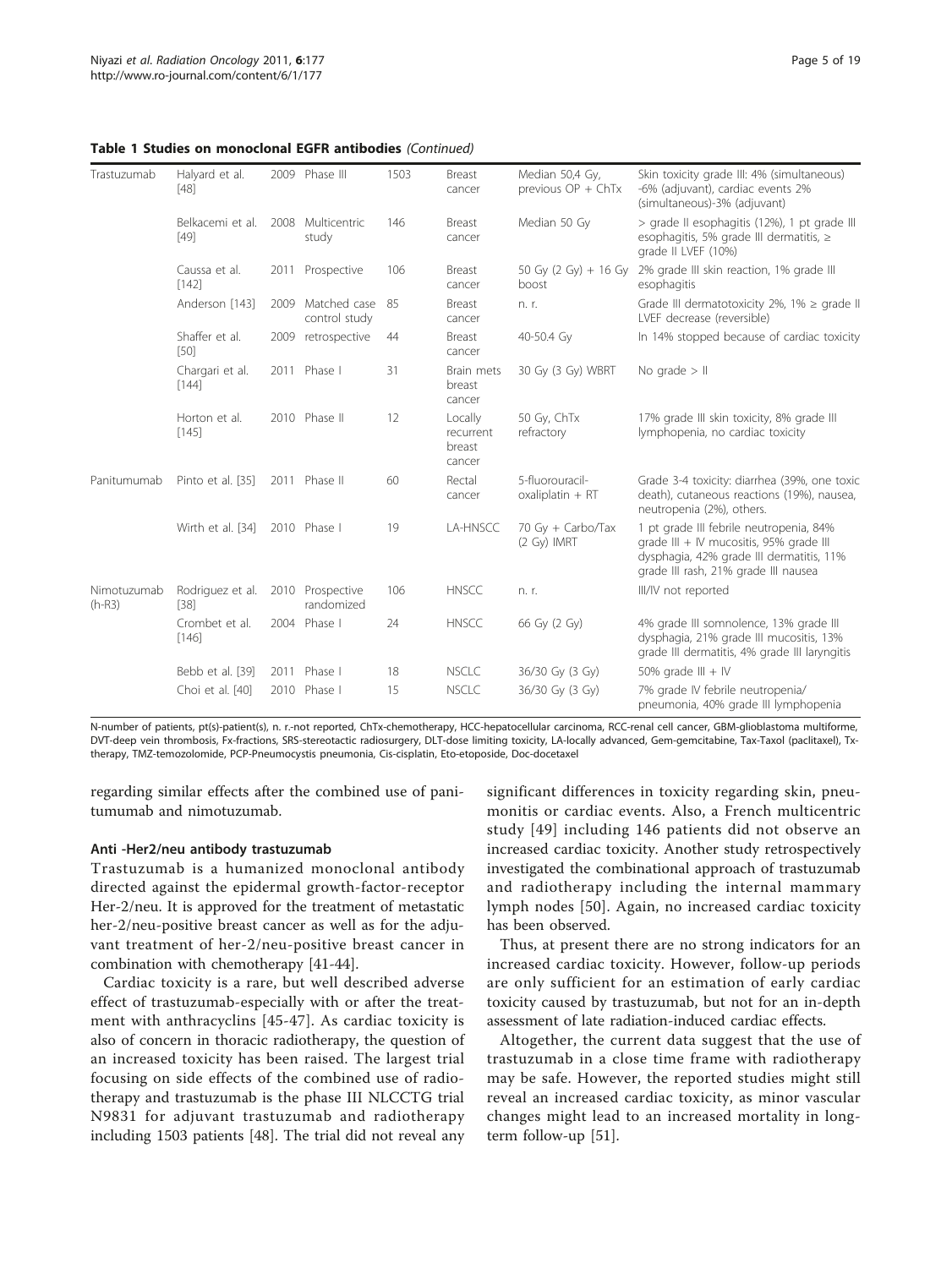# Bevacizumab

Bevacizumab is a humanized monoclonal antibody against the vascular endothelial growth-factor (VEGF). So far, bevacizumab has been approved for the treatment of metastatic colorectal carcinoma, in combination with standard chemotherapy (5-FU, irinotecan, oxaliplatin or capecitabine). Bevacizumab has been approved for the treatment of metastatic non-squamous-cell bronchial carcinoma, for the treatment of renal cell cancer and for the treatment of glioblastoma multiforme (US only). The FDA has withdrawn the approval for first line treatment of metastatic HER-2/neu-negative breast cancerhowever, the drug still is approved in Europe.

The most common side effects of bevacizumab alone include impaired wound healing, hypertension, bleeding problems as well as an increased risk of thromboembolic events.

One of the first publications to describe an increased risk of combining bevacizumab with radiotherapy reported on patients with ischemic bowel complications after the administration of radiotherapy followed by bevacizumab [[52](#page-13-0)].

A phase II study combining neoadjuvant bevacizumab, capecitabine and radiotherapy for locally advanced rectal cancer revealed an increased rate of wound complications such as delayed healing and wound dehiscence [[53](#page-13-0)]. The data are in line with a number of similar reports and case studies, supporting the interpretation that the combined use of bevacizumab with neoadjuvant radiotherapy is associated with an increased risk of postoperative complications [[54](#page-13-0)-[57\]](#page-13-0). However, this interpretation is not homogenously supported by all available data [[58-61\]](#page-13-0). In terms of tumour response, the rate of pathological complete responses seems to be enhanced [[53\]](#page-13-0).

The use of bevacizumab, capecitabine and radiotherapy in patients with locally advanced pancreatic cancer was associated with an increased rate GI-bleeding and ulcerations (12%) [[62](#page-13-0)]. These complications preferentially occurred in patients with a mucosal infiltration of the tumour. In a consecutive study -after excluding patients with mucosa infiltration-no such side effects were reported [\[63\]](#page-13-0). A similar study reported the combination of radiotherapy with bevacizumab-partly in a neoadjuvant setting- as "feasible" [\[64\]](#page-14-0).

The combination of radiotherapy with simultaneous administration of bevacizumab was also tested for lung cancer [[65,66](#page-14-0)]. In this setting, the occurrence of severe fistula leading to a discontinuation of both trials has been described [\[66\]](#page-14-0).

In case of breast cancer the parallel combination of radiotherapy and bevacizumab had no significant sideeffects in regard to lung and skin toxicity [\[65\]](#page-14-0).

The treatment of malignant tumours of the brain has been subject to a variety of studies combining radiotherapy with bevacizumab with or without temozolomide; regarding progression-free survival, these trials suggest a benefit of the combined use [[67](#page-14-0)]. No intra-cerebral bleeding has been reported, however cases of wound dehiscence of the previous operation have been documented [[68](#page-14-0)-[70](#page-14-0)]. A collection of case reports points towards increased late toxicity such as optic neuropathy and a single case of Brown-Séquard syndrome after a combination of bevacizumab with radiotherapy [[71\]](#page-14-0). (a complete overview is given in Table [2\)](#page-6-0).

Altogether, the combined use of bevacizumab and radiotherapy seems to be associated with a considerable risk of side effects (wound dehiscence, bleeding, fistula or GI complications). However, in selected cases the combination was feasible and even favourable concerning overall survival (retrospective) [\[69](#page-14-0)] and progressionfree survival [[72](#page-14-0)].

#### Anti CD20 monoclonal antibody-rituximab

Rituximab is a monoclonal antibody directed against the CD20 antigen. It was initially developed and approved as a targeted agent for the treatment of CD20-positive non-Hodgkin lymphoma. In this setting, rituximab is mostly used in combination with chemotherapy (e. g. CHOP). Apart from the use of rituximab in oncology, its use has been extended to the treatment of refractory autoimmune diseases (e. g. rheumatoid arthritis, multiple sclerosis, systemic lupus erythematosus and idiopathic thrombocytopenic purpura among others).

The application of rituximab in combination with or shortly before/after radiotherapy of non-Hodgkin lymphoma has been prospectively studied [[73](#page-14-0)-[75\]](#page-14-0). So far no significant additional toxicities have been reported. All side effects seen in the trials have been attributed to the individual therapeutic modalities respectively [[76\]](#page-14-0). Thus, at present the combination of rituximab with radiation does not seem to harbour any relevant risks.

#### Small molecules/tyrosine-kinase inhibitors (TKI's)

TKI's are small molecules able to pass the cell membrane and to inhibit intracellular tyrosine kinases of several growth factor receptors. Relevant examples are sunitinib, sorafenib, erlotinib or gefitinib. At present, TKI are used for diverse cancer entities and various clinical settings. Key indications are: Metastasized lung cancer/renal cell cancer/pancreatic cancer, locally advanced and metastatic breast cancer as well as hepatocellular carcinoma.

Up to now, no TKI has been approved for the simultaneous use with radiotherapy.

All toxicity data on combined toxicity are limited to case reports or studies with small numbers of patients.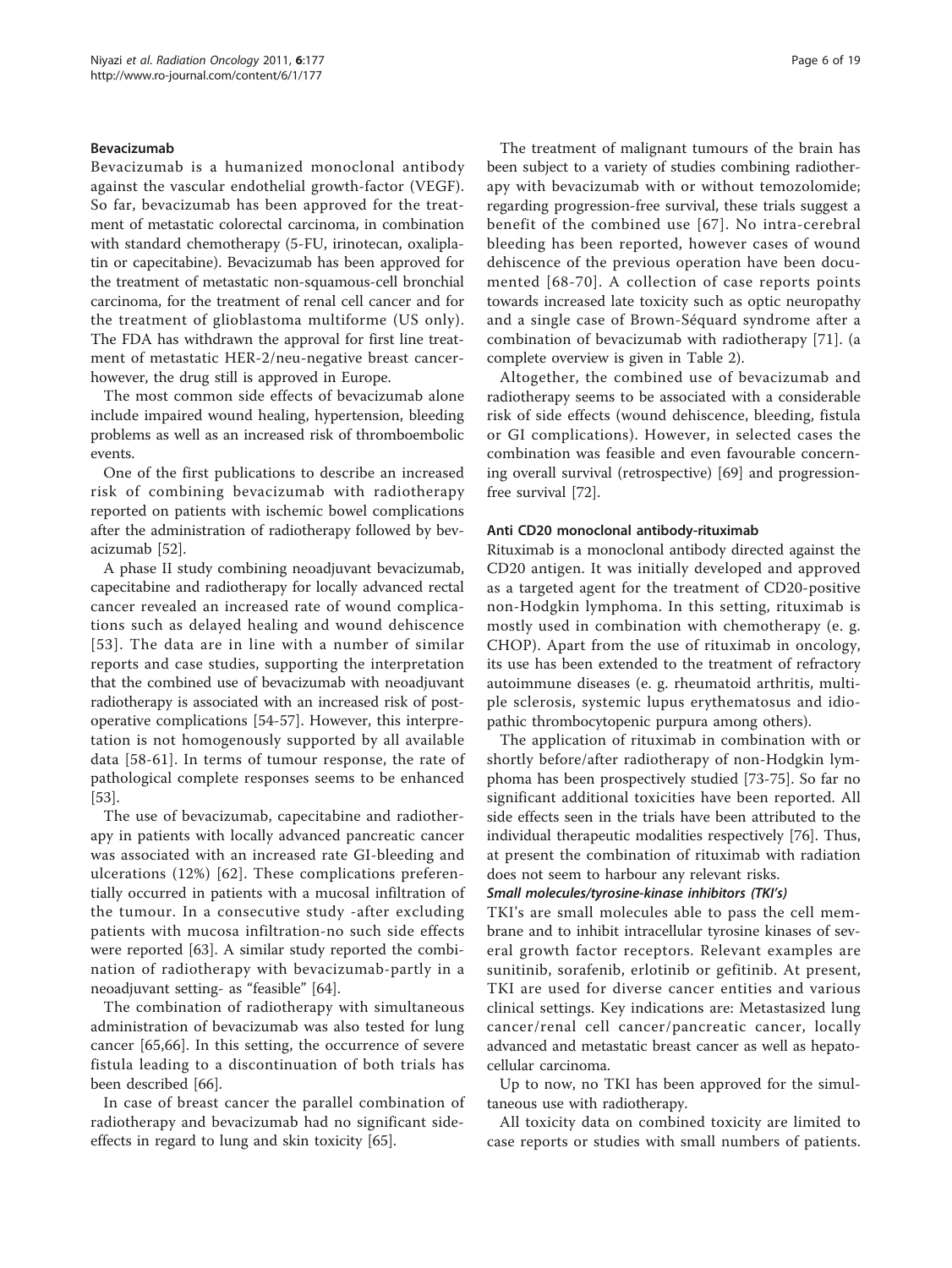<span id="page-6-0"></span>Table 2 Studies on VEGF antibodies.

| Substance            | Author(s)                               |      | Year Study type       | N              | tumour                             | RT dose/ChTx/<br>technique                                                    | <b>Toxicity</b>                                                                                                                                                                                                                                                             |
|----------------------|-----------------------------------------|------|-----------------------|----------------|------------------------------------|-------------------------------------------------------------------------------|-----------------------------------------------------------------------------------------------------------------------------------------------------------------------------------------------------------------------------------------------------------------------------|
|                      | Bevacizumab Vredenburgh<br>et al. [147] | 2010 |                       | 125            | Glioblastoma                       |                                                                               | 59,4 Gy/Temozolomide Grade III Thromboembolic events: 2%                                                                                                                                                                                                                    |
|                      | Crane et al.<br>[63]                    |      | 2009 Phase II         | 82             | Pancreatic<br>Cancer               | 50,4 Gy/Capecitabine                                                          | Toxicities possibly attributable to bevacizumab: GI<br>bleeding: 6%. (d83,127,179, 180, 316); grade III, IV, V<br>GI perforation: 4%. (d195,231,286)<br>DVT grade III + IV: 4%; grade III hypertension: 2%;                                                                 |
|                      | Lai et al. [72]                         |      | 2010 Phase II         | 70             | Glioblastoma                       | 60 Gy/Temozolomide                                                            | Grade IV cerebrovascular ischemia: 9%; Grade III+IV<br>CNS hemorrhage: 3%; Grade III+IV GI bleeding/<br>perforation 6%; grade IIII Optic neuropathy: 1%.<br>Grade III+IV venous Thrombosis/PE: 19%.                                                                         |
|                      | Crane et al.<br>$[62]$                  |      | 2006 Phase I          | 48             | Pancreatic<br>Cancer               | 50,4 Gy/Capecitabine                                                          | Toxicities possibly attributable to bevacizumab:<br>grade III+V ulceration with bleeding in RT field: 8%.<br>(retrospectively fistulous connection identified in<br>$4%$ )<br>Grade III GI perforation: 4%; bleeding outside field):<br>4%; grade III hypertension: 2%.     |
|                      | Seiwert et al.<br>$[148]$               |      | 2008 Phase I          | 43             |                                    | Head & Neck 63-72 Gy/5-FU and<br>Hydroxyurea                                  | Grade V bleeding events: 5%; grade V infection/<br>sepsis: 7%, 2% unknown cause of death; grade III+<br>Thromboembolic events: 5% DVT, 2% stroke<br>(leading to fatal sepsis, see above); fistula (due to<br>radionecrosis or residual tumour): 12%. Tissue<br>necrosis 9%. |
|                      | Spigel et al.<br>$[149]$                |      | 2009 Phase II         | A<br>29<br>B 5 | <b>SCLC</b>                        | 61,2 Gy/Carboplatin/<br>Irinotecan (A-limited<br>stage B-locally<br>advanced) | A Grade IV+V tracheoesophageal fistula: 7%. Grade<br>V aerodigestive hemorrhage. B Grade III<br>tracheoesophageal fistula: 40%. Both studies closed<br>due to toxicity.                                                                                                     |
|                      | Willet et al.<br>$[58]$                 |      | 2009 Phase II         | 32             |                                    | Rectal Cancer 50,4 Gy//5-FU                                                   | Grade III toxicities: GI abscess 3%, Hypertension 9%,<br>radiation dermatitis: 6%; wound separation 3%. No<br>grade IV.                                                                                                                                                     |
|                      | Dipetrillo et<br>al. [55]               |      | 2012 Phase I          | 26             |                                    | Rectal Cancer 50,4 Gy/FOLFOX                                                  | Grade III + IV Diarrhea: 42%; Bleeding (g3): 4%; g3<br>neuropathy: 4%; Radiation dermatitis G3: 8%;<br>postoperative wound complications: 35%-the study<br>was discontinued due to this toxicity.                                                                           |
|                      | Crane et al.<br>$[53]$                  |      | 2010 Phase II         | 25             |                                    | Rectal Cancer 50,4 Gy/Capecitabine                                            | grade III perianal desquamation: 4%; 12% major<br>surgical complications such as anastomotic<br>dehiscence (4%), wound dehiscence (8%)                                                                                                                                      |
|                      | Gutin et al.<br>[68]                    |      | 2009 Phase I          | 25             | Anaplastic<br>Gliomas              | Glioblastoma/ 30 Gy/5 $\times$ 6 Gy                                           | Grade IV Gastrointestinal bleeding: 4%, bowel<br>perforation: 4%, wound healing complication: 4%.<br>Grade III CNS hemorrhage: 4%.                                                                                                                                          |
|                      | Koukourakis<br>et al. [59]              |      | 2009 Phase I/II       | 22             |                                    | Rectal Cancer $15 \times 3.4$ Gy/amifostine,<br>capecitabine                  | Fistula: 9%, grade IV skin necrosis 5%.                                                                                                                                                                                                                                     |
|                      | Niyazi et al.<br>[69]                   |      | 2010 Retrospective 20 |                | Recurrent<br>Glioblastoma          | 36 Gy                                                                         | Grade IV wound healing complication: 5%. grade III<br>DVT: 5%.                                                                                                                                                                                                              |
|                      | Koukourakis<br>et al. [150]             |      | 2011 Phase II         | 19             | Rectal cancer $10 \times 3$ , 4 Gy | Amifostine/<br>Capecitabine                                                   | Grade III diarrhea: 11%.                                                                                                                                                                                                                                                    |
|                      | Goyal et al.<br>$[65]$                  |      | 2010 Retrospective 14 |                | Breast cancer                      | 50 Gy + 10 Gy                                                                 | No Grade III/IV toxicity (only acute toxicity<br>assessed)                                                                                                                                                                                                                  |
|                      | Czito et al.<br>[61]                    |      | 2007 Phase I          | 11             | Rectal Cancer                      | 50,4 Gy/Oxaliplatin +<br>Capecitabine                                         | No grade $III +$ toxicities attributable to<br>bevacizumab: grade III-IV diarrhea: 27%,                                                                                                                                                                                     |
|                      | Resch et al.<br>[151]                   |      | 2011 Phase II         | 8              | Rectal cancer                      | 45 Gy/Capecitabine                                                            | Discontinued due to tox after 8 Pt., Grade III GI<br>bleeding: 25%, Grade III diarrhea: 25%                                                                                                                                                                                 |
|                      | Kelly et al.<br>$[71]$                  |      | 2010 Case reports     | 3              | Glioblastoma                       |                                                                               | Optic neuropathy                                                                                                                                                                                                                                                            |
|                      | Vargo et al.<br>[152]                   |      | 2011 Case report      | 1              | Glioblastoma                       |                                                                               | Dural venous thrombosis                                                                                                                                                                                                                                                     |
| N-number of patients |                                         |      |                       |                |                                    |                                                                               |                                                                                                                                                                                                                                                                             |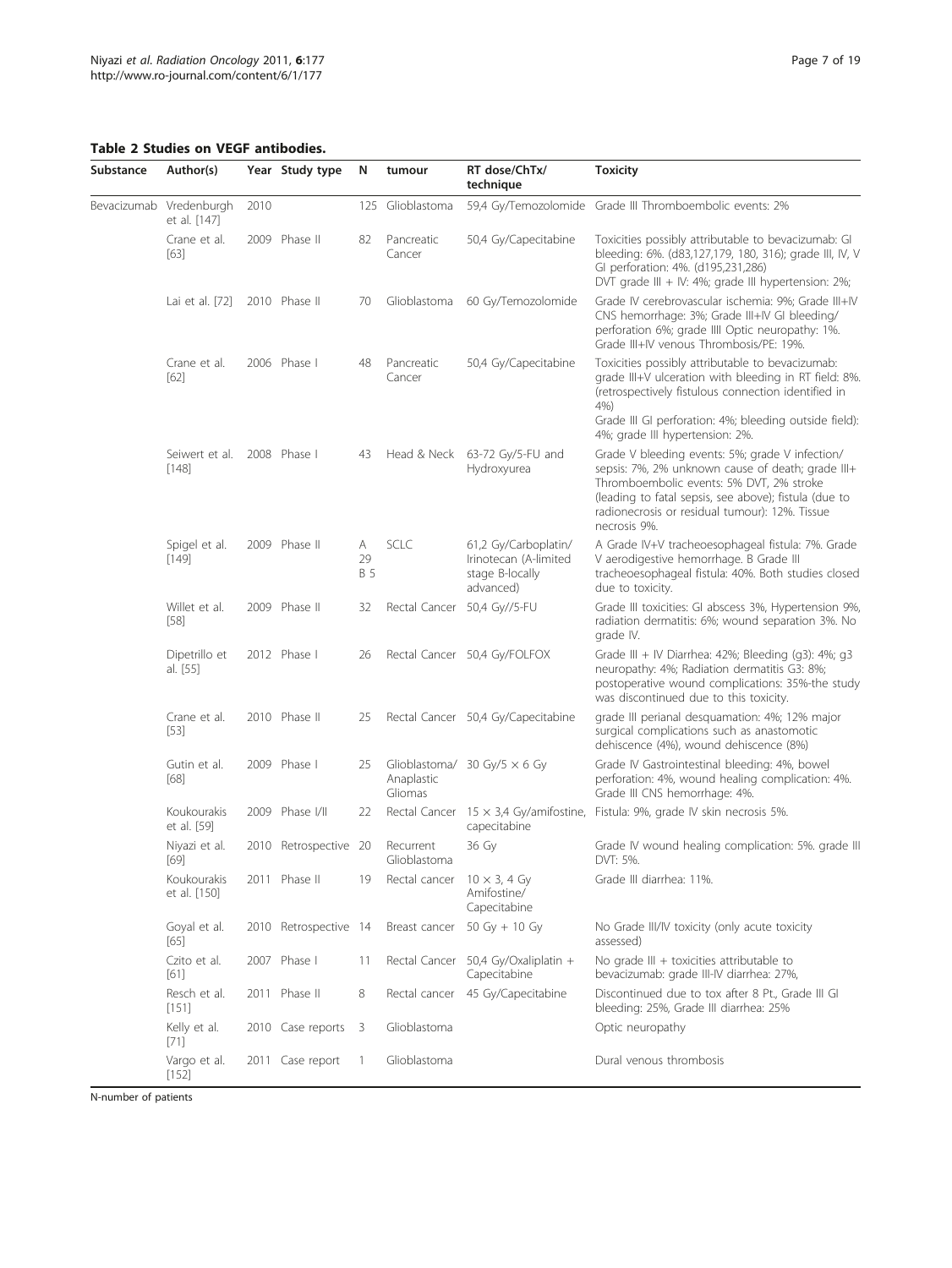The clinical indications and the most common adverse effects of clinically used TKI's are summarized in Table [3.](#page-8-0)

When using sunitinib or sorafenib alone, mainly diarrhea, hypertension, fatigue, hand-foot syndrome, bleeding and hematotoxicity may occur as side effects. Concerning combined use with radiotherapy, one case report described a lethal small bowel perforation after 1x 8 Gy in a palliative setting, sorafenib had been stopped 2 days before and three days after radiotherapeutic treatment [\[77](#page-14-0)]. In another case, a lethal bronchial fistula occurred after radiation of the mediastinum [\[78](#page-14-0)]; as this phenomenon has been observed after sunitinib alone [[79\]](#page-14-0) no definite causality can be deduced. Furthermore, elevated bone-marrow toxicity was observed if large volumes of bones or liver were radiated; a phase I study concluded to avoid the combination with sunitinib when radiating volumes of more than 6 ccm of the liver. A dose reduction of sunitinib was advised for the following phase II study [\[80\]](#page-14-0).

In patients with cerebral metastases increased intracerebral bleeding has been reported, this appears to happen with or without radiotherapy [\[81\]](#page-14-0).

Concerning the simultaneous use of gefitinib/erlotinib and radiotherapy one case of fatal diarrhea after combining erlotinib with RT in the abdomen (2x8 Gy, q1w) has been reported [[82\]](#page-14-0). And again, in patients with cerebral metastases increased intracerebral bleeding has been reported, however, this appears to happen with or without radiotherapy [[83\]](#page-14-0).

As long as no reliable data concerning the safety of the combination of TKI's and radiotherapy are available, such therapies should be used very carefully, especially if the above reported organs received relevant radiation doses. So far it is unclear if the increased intracerebral bleeding rates are induced by the combined treatment or by the drug alone. However, because of the severity of this adverse effect, special caution is warranted for combined treatment schedules. The same applies for tumours that tend to bleed outside of the brain. Radiotherapy in the abdomen or the pelvis together with TKI's might lead to an increased toxicity, including the occurrence of ulcera and bleeding.

# mTOR inhibitors

According to pre-clinical data, an improvement of tumour growth by simultaneous administration of temsirolimus with radiotherapy seems possible [[84](#page-14-0)-[86\]](#page-14-0). However, the only study on long-term local tumor control revealed no beneficial effect regarding the combined treatment [[84](#page-14-0)]. Preclinical data show an inhibition of vascular growth when combining everolimus with radiation, however a direct radio-sensitizing effect could not be consistently shown [[85,86](#page-14-0)]. A recent study [[87](#page-14-0)]

showed evidence for a suppressed dsDNA break repair by everolimus.

Concerning toxicity, there is one phase I study using temsirolimus with topotecan in recurrent gynaecological malignancies [\[88](#page-14-0)]. Dose-limiting toxicity of this combination was myelo-suppression. Although this toxicity cannot be attributed to temsirolimus, we advise caution when combining mTOR-inhibitors with concomitant or sequential radiotherapy, especially if large volumes of bone are in-field as the latter is already known to potentially cause myelo-suppression.

Nevertheless there are no sufficient clinical data to adequately judge the risks and potential benefits of a combined use of mTOR-inhibitors with radiotherapy. As long as this is the case, it can be assumed that-similar to anti-angiogenic substances-the combinational use may lead to wound healing deficits, increased bleeding and thrombosis.

# Lenalidomide/thalidomide

Data on available studies combining radiotherapy and lenalidomide or thalidomide treatment are shown in Table [4.](#page-10-0) Thalidomide was initially used and approved as sedative drug until the early 1960s when it became clear that the intake of "Contergan" during pregnancy could lead to severe deformities. It was only in the late 1990s that thalidomide was rediscovered for its anti-angiogenic properties in cancer therapy [[89](#page-14-0)]. Thalidomide is clinically used in the treatment of multiple myeloma; other areas of possible clinical use and ongoing clinical trials include leprosy, erythema nodosum leprosum and myelodysplastic syndrome.

The most common side effects of thalidomide-besides somnolence-are thromboembolic events as well as peripheral polyneuropathy.

In vitro studies with cells of squamous cell carcinoma and of multiple myeloma showed no evidence for any radio-sensitizing quality of thalidomide. However, a radio-sensitizing effect has been observed in normal hematopoietic bone marrow [[90\]](#page-14-0). Experiments in mice showed thalidomide induced tumour re-oxygenation pointing to a possible radio-sensitizing effect in vivo [[91](#page-14-0)]. Experiments in rats indicate that thalidomide might be protective against radiation-induced proctitis when given 7 days after a single-RT [[92](#page-14-0)].

In humans, thalidomide has been tested in combination with radiotherapy in phase I-III studies. Most data exist for radiation of the CNS combined with the administration of thalidomide.

The largest study so far was conducted by Knisely and co-workers [[93](#page-14-0)]. In this phase III study 183 patients with multiple cerebral metastases were randomized for palliative WBRT (37,5 Gy in 15 fx) vs. WBRT (same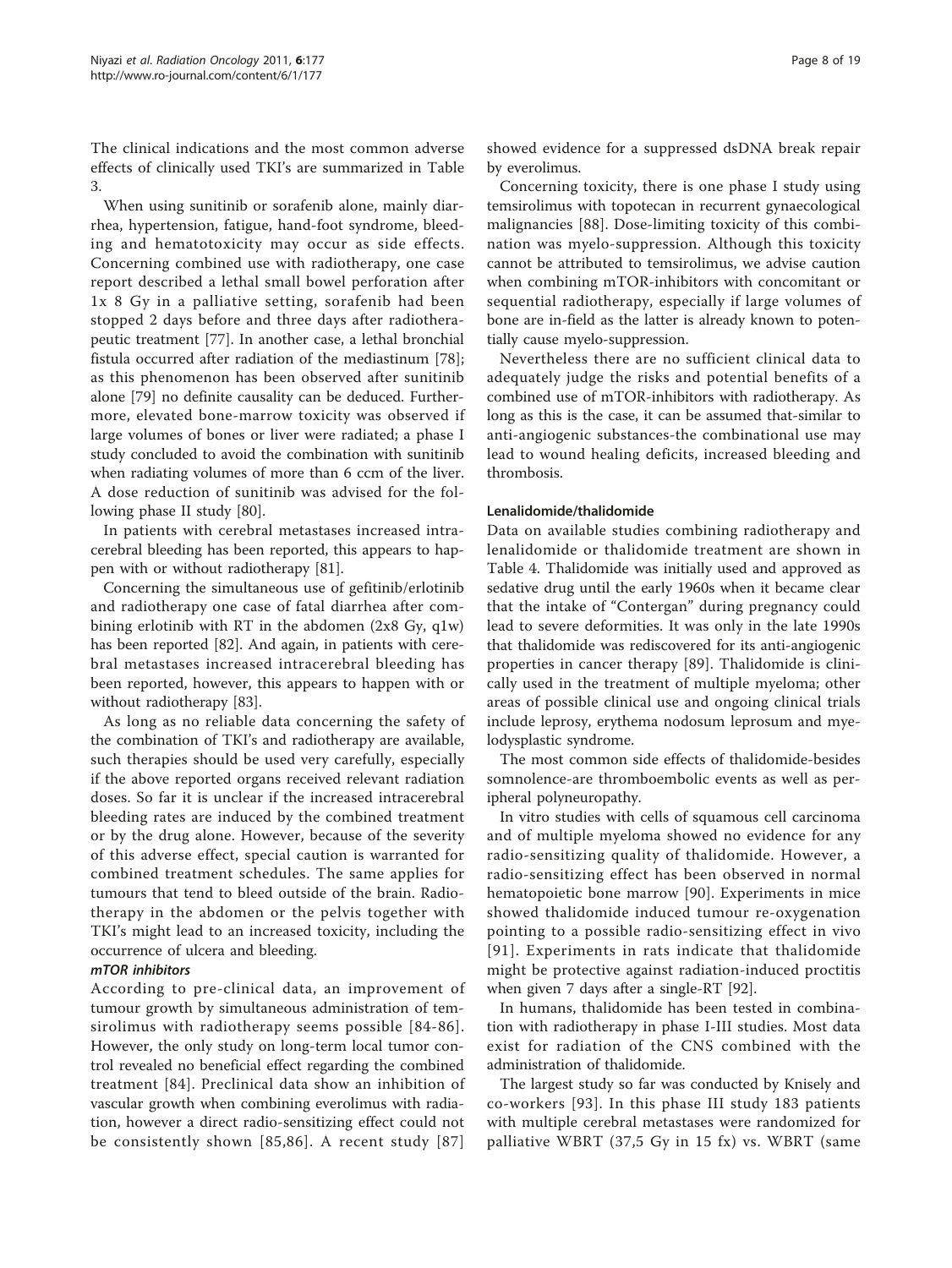<span id="page-8-0"></span>Table 3 Studies on small molecules.

| Substance Author(s) |                                         | Year Study type                         |   | N tumour                              | RT dose/ChTx/technique                                      | Toxicity                                                                                                                                                                                                                                            |
|---------------------|-----------------------------------------|-----------------------------------------|---|---------------------------------------|-------------------------------------------------------------|-----------------------------------------------------------------------------------------------------------------------------------------------------------------------------------------------------------------------------------------------------|
| Sunitinib           | Chi et al.<br>[153]                     | 2010 Phase II                           |   | 23 HCC                                | 52.5 (15 Fx) IMRT/3D-CT                                     | 9% grade III upper GI bleeding, 4% hepatitis<br>grade III/4% grade III pancreatitis, 26% grade<br>III + IV thrombopenia, 4% grade III leukopenia                                                                                                    |
|                     | Stähler et al.<br>$[154]$               | 2010 Prospective,<br>non-<br>randomized |   | 22 RCC (all sites)                    | Median 40 Gy (median 8<br>Fx)                               | 5% grade IV hypertension, 14% grade III + IV<br>nausea                                                                                                                                                                                              |
|                     | Kao et al. [80] 2009 Phase I            |                                         |   | 21 Oligometastases                    | 40-50 Gy (10 Fx)                                            | 62% grade III + IV lymphopenia, 19% grade III<br>neutropenia, 14% grade III + IV thrombopenia,<br>5% grade III rectal bleeding                                                                                                                      |
|                     | Hui et al.<br>[155]                     | 2010 Phase II                           |   | 13 Nasopharyngeal<br>carcinoma        | Sunitinib after RT (60-70 Gy)<br>and multiple Chx           | 15% fatal hemorrhages, 31% Grade IV<br>hemorrhages, (among other toxicities)                                                                                                                                                                        |
| sorafenib           | Peters et al.<br>[77]                   | 2008 Case study                         | 1 | <b>RCC</b>                            | 8 Gy single dose                                            | Grade V bowel perforation (stopped two days<br>before, three days later recommenced)                                                                                                                                                                |
| lapatinib           | Harrington et 2009 Phase I<br>al. [156] |                                         |   | 31 LA-HNSCC                           | $66-70$ Gy + CisPt                                          | 35% grade III mucositis, 19% grade III<br>dermatitis, 13% grade III + IV lymphopenia,<br>6% grade III neutropenia                                                                                                                                   |
| gefitinib           | Cohen et al.<br>[157]                   | 2010 Phase I                            |   | 69 LA-HNSCC                           | IC Carbo/Tax, hydroxyurea<br>$+ 5$ -FU, 2 $\times$ 1.5 Gy/d | 29% grade III + IV neutropenia, 86% grade III<br>+ IV mucositis, 33% grade III + IV dermatitis,<br>3% grade V infections, 17% grade III + IV<br>infections, 4% grade III rash, 3% grade III<br>neurotoxicity                                        |
|                     | Pollack et al.<br>[158]                 | 2011 Phase II                           |   | 43 Brainstem<br>glioma in<br>children | 55,8 Gy                                                     | Grade III+IV: lymphopenia (21%), neutropenia<br>(2%), GI (12%), infection (7%), n, pulmonary<br>(5%), renal, skin (2%), metabolic (2%),<br>intratumoral hemorrhage: 7%.                                                                             |
|                     | Valentini et<br>al. [159]               | 2008 Phase I/II                         |   | 41 Rectal cancer                      | 45 Gy + 5.4 Gy + 5-FU                                       | 20% grade III + IV GI toxicity, 15% grade III +<br>IV skin toxicity, 39% grade $III + IV$ hepatic<br>toxicity, 10% grade $III + IV$ GU toxicity, 7%<br>other toxicities grade $III + IV$                                                            |
|                     | Wang et al.<br>$[160]$                  | 2011 Prospective                        |   | 26 Stage III/IV<br><b>NSCLC</b>       | Median 70 Gy                                                | Grade IV leukopenia 4%, grade IV<br>thrombopenia 8%, grade III esophagitis 4%,<br>grade III pneumonitis 4%                                                                                                                                          |
|                     | Zhang et al.<br>[161]                   | 2009 Phase I                            |   | 24 NSCLC                              | 54-60 Gy                                                    | 4% grade III nausea                                                                                                                                                                                                                                 |
|                     | Chen et al.<br>$[162]$                  | 2007 Phase I                            |   | 23 HNSCC                              | Up to 72 Gy                                                 | 13% grade III dermatitis, 57% grade III + IV<br>mucositis, 39% grade III + IV dysphagia, 17%<br>grade III + IV diarrhea, 30% grade III + IV<br>neutropenia, 9% grade III + IV anemia, 4%<br>grade IV tumour hemorrhage, 4% grade III GI<br>bleeding |
|                     | Maurel et al.<br>[163]                  | 2006 Phase I                            |   | 18 Pancreatic<br>cancer               | 45 Gy                                                       | No DLT, 11% grade III + IV neutropenia, 6%<br>anemia grade III                                                                                                                                                                                      |
|                     | Czito et al.<br>$[164]$                 | 2006 Phase I                            |   | 16 Pancreatic +<br>rectal cancer      | 50.4 Gy $(1.8 \text{ Gy}) +$<br>capecitabine                | 31% grade III + IV diarrhea                                                                                                                                                                                                                         |
|                     | Center et al.<br>[165]                  | 2010 Phase I                            |   | 16 NSCLC                              | 70 Gy 3D-CT + docetaxel                                     | 27% grade III + IV hematotoxicity, 27% grade<br>$III + IV$ esophagitis, 20% grade $III + IV$<br>pulmonary toxicity                                                                                                                                  |
|                     | Schwer et al.<br>[166]                  | 2008 Phase I                            |   | 15 Malignant<br>glioma                | SRS 18-36 Gy                                                | No DLT, no grade > II                                                                                                                                                                                                                               |
|                     | Olsen et al.<br>[167]                   | 2009 Phase I                            |   | 12 Pancreatic<br>cancer               | 50.4 Gy (1.8 Gy)                                            | 45% grade III nausea                                                                                                                                                                                                                                |
| erlotinib           | Brown et al.<br>[168]                   | 2008 Phase I/II                         |   | 79 GBM                                | $60$ Gy + TMZ                                               | 18% grade III/IV rash, 16% grade III/IV fatigue,<br>24% grade III/IV thrombopenia, 4% grade III<br>nausea, 8% grade III diarrhea, 28% grade III/IV                                                                                                  |

nausea, 8% grade III diarrhea, 28% grade III/IV leukopenia, 3% grade III anorexia, 18% grade III/IV neutropenia, 6% grade III anemia, 14% grade III lymphopenia, 1% grade V infection without neutropenia, 5% grade III infection without neutropenia, 6% grade III/IV dyspnea, 1% grade III/IV keratitis, 1% grade V pneumonitis, 6% grade III/IV pneumonitis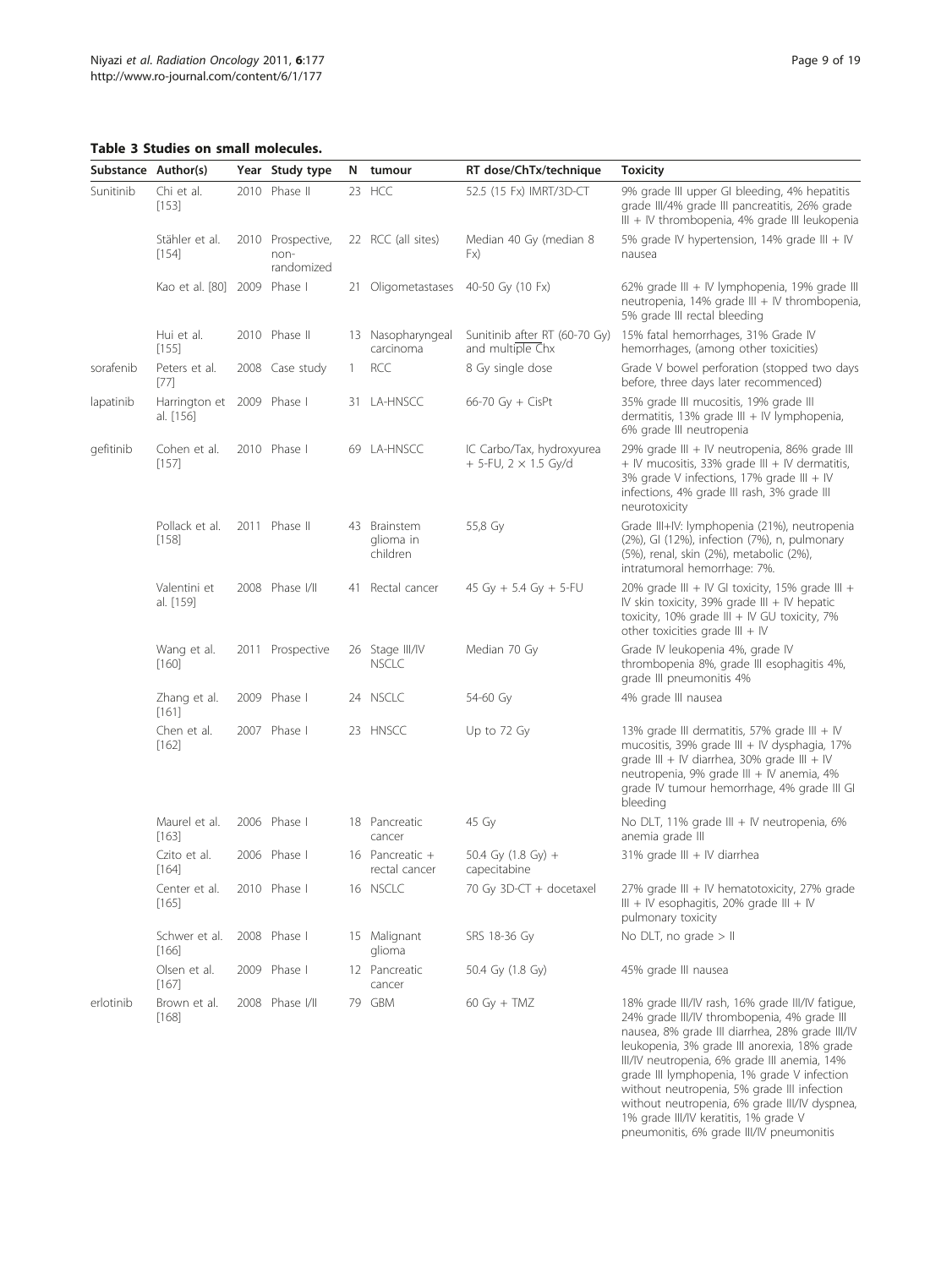| Table 3 Studies on small molecules. (Continued) |  |  |
|-------------------------------------------------|--|--|
|-------------------------------------------------|--|--|

|                                   | Prados et al.<br>[169]                      |      | 2009 Phase II               |   | 65 GBM                           | 59.4 Gy/60 Gy + TMZ                                                                                     | 43% grade III lymphopenia, 3% grade IV<br>neutropenia, 2% grade IV thrombopenia, 8%<br>grade III/IV fatigue, 2% grade III diarrhea, 6%<br>grade III rash                                                                                                                     |
|-----------------------------------|---------------------------------------------|------|-----------------------------|---|----------------------------------|---------------------------------------------------------------------------------------------------------|------------------------------------------------------------------------------------------------------------------------------------------------------------------------------------------------------------------------------------------------------------------------------|
|                                   | Herchenhorn 2010 Phase I/II<br>et al. [170] |      |                             |   | 37 LA-HNSCC                      | 70 Gy + Cis                                                                                             | No DLT                                                                                                                                                                                                                                                                       |
|                                   | Choong et al. 2008 Phase I<br>[171]         |      |                             |   | 34 NSCLC Stage III               | 66 Gy (2 Gy), Arm A:<br>Erlotinib + Cis/Eto, Arm B:<br>Induction Carbo/Tax, Carbo/<br>$Tax + Entotinib$ | 41% grade III + IV WBC, 32% grade III + IV<br>neutropenia, 21% grade III + IV thrombopenia,<br>26% grade III + IV esophagitis, 3% grade III +<br>IV vomiting, 6% grade III + IV diarrhea, 3%<br>grade III/IV pneumonitis/ototoxicity                                         |
|                                   | Peereboom<br>et al. [172]                   |      | 2010 Phase II               |   | 27 GBM                           | $60$ Gy + TMZ                                                                                           | 7% grade V febrile neutropenia, 4% grade V<br>sepsis without neutropenia, 4% grade V PCP,<br>a pt grade III neutropenia, 15% grade III<br>neutropenia, 30% grade III + IV thrombopenia,<br>56% pts grade III lymphopenia, 15% grade III<br>+ IV anemia, 7% grade III fatigue |
|                                   | Chang et al.<br>[173]                       |      | 2011 Retrospective 25 NSCLC |   |                                  | 40-50 Gy                                                                                                | 4% grade III rash, 4% grade III diarrhea/<br>esophagitis/anemia, 8% grade III neutropenia/<br>thrombopenia, 8% grade V pneumonitis, 4%<br>grade III pneumonitis                                                                                                              |
|                                   | Li et al. [174]                             |      | 2010 Phase II               |   | 24 LA esophageal<br>cancer       | 60 Gy + Carbo/Tax                                                                                       | 17% ≥ grade III leukopenia, 8% thrombopenia<br>$\ge$ grade III                                                                                                                                                                                                               |
|                                   | Broniscer et<br>al. [175]                   |      | 2009 Phase I                |   | 23 GBM                           | 54-59.4 Gy                                                                                              | 39% grade III + IV lymphopenia, 4% grade III<br>rash, 4% grade III diarrhea                                                                                                                                                                                                  |
|                                   | Robertson et<br>al. [176]                   |      | 2009 Phase I                |   | 22 Pancreatic<br>cancer          | Gem weekly, 30-38 Gy                                                                                    | 5% grade III vomiting/fatigue/nausea, 5%<br>grade III vomiting/diarrhea/nausea, 9% grade<br>IV fatique                                                                                                                                                                       |
|                                   | Duffy et al.<br>[177]                       |      | 2008 Phase I                |   | 20 Pancreatic<br>cancer          | 50.4 Gy + Gem                                                                                           | 100% grade III lymphopenia, 25% grade III<br>thrombopenia, 30% grade III neutropenia, 5%<br>grade IV neutropenia, 10% grade III anemia,<br>5% grade III fatigue, 15% grade III diarrhea,<br>10% grade III rash                                                               |
|                                   | Krishnan et<br>al. [178]                    |      | 2006 Phase I                |   | 20 GBM                           | 60 Gy                                                                                                   | 15% grade III stomatitis, 5% grade III fatigue/<br>diarrhea                                                                                                                                                                                                                  |
|                                   | lannitti et al.<br>[179]                    |      | 2005 Phase I                |   | 17 LA Pancreatic<br>cancer       | 50.4 Gy + Tax/Gem                                                                                       | 6% grade III nausea/fatigue/rash/small bowel<br>stricture/thrombopenia (each), 18% grade III<br>dehydration/thrombosis, 12% grade III<br>diarrhea/hypersensitivity, 6% grade IV<br>neutropenia                                                                               |
|                                   | Noqueira-<br>Rodrigues et<br>al. [180]      |      | 2008 Phase I                |   | 15 LA cervical<br>cancer         | 45 Gy + brachyTx + CisPt                                                                                | 7% grade IV hepatotoxicity, 7% grade III<br>dermatitis, 20% III diarrhea, 13% grade III rash                                                                                                                                                                                 |
|                                   | Arias de la<br>Vega et al.<br>[181]         | 2011 | Phase I                     |   | 13 LA-HNSCC                      | $63$ Gy + Cis adjuvant                                                                                  | Grade III/IV: Mucositis 54%, Asthenia 15%, skin<br>23%, diarrhea 15%.                                                                                                                                                                                                        |
|                                   | Lind et al.<br>[182]                        |      | 2009 Phase I                |   | 11 NSCLC, brain<br>metastases    | <b>WBRT (30 Gy)</b>                                                                                     | 9% grade III rash/fatigue                                                                                                                                                                                                                                                    |
|                                   | Dobelbower<br>et al. [183]                  |      | 2006 Phase I                |   | 11 Esophageal<br>cancer          | 50.4 Gy $+$ 5-FU                                                                                        | 36% pts grade III + IV leukopenia, 9% grade III<br>anemia, 9% grade III thrombopenia, 18%<br>grade III + IV neutropenia, 27% grade III<br>dehydration, 9% grade III nausea, 9% grade<br>III/9% grade IV esophagitis                                                          |
|                                   | Silvano et al.<br>$[82]$                    |      | 2008 Case report            | 1 | <b>NSCLC</b>                     | $2 \times 8$ Gy                                                                                         | Death caused by fatal diarrhea                                                                                                                                                                                                                                               |
|                                   | Huang et al.<br>$[184]$                     |      | 2008 Case study             | 1 | <b>NSCLC</b>                     | <b>WBRT 37.5 Gy</b>                                                                                     | Death caused by exacerbated radiodermatitis<br>and subdural hemorrhage                                                                                                                                                                                                       |
| mTOR<br>inhibitors<br>(Sirolimus) | Sarkaria et al.<br>[185]                    |      | 2007 Phase I                | 7 | <b>NSCLC</b>                     | 60 Gy + CisPt weekly                                                                                    | 14% grade III dysphagia, esophagitis, febrile<br>neutropenia, pneumonia                                                                                                                                                                                                      |
|                                   | Bourgier et<br>al. [186]                    |      | 2011 Case reports           | 3 | Breast/prostate/<br>ovary cancer | 45 Gy/70 Gy, later                                                                                      | Gastrointestinal radiation recall syndrome with<br>everolimus/temsirolimus                                                                                                                                                                                                   |

N-number of patients, pt(s)-patient(s), n. r.-not reported, ChTx-chemotherapy, HCC-hepatocellular carcinoma, RCC-renal cell cancer, GBM-glioblastoma multiforme, DVT-deep vein thrombosis, Fx-fractions, SRS-stereotactic radiosurgery, DLT-dose limiting toxicity, LA-locally advanced, Gem-gemcitabine, Tax-Taxol (paclitaxel), Txtherapy, TMZ-temozolomide, PCP-Pneumocystis pneumonia, Cis-cisplatin, Eto-etoposide,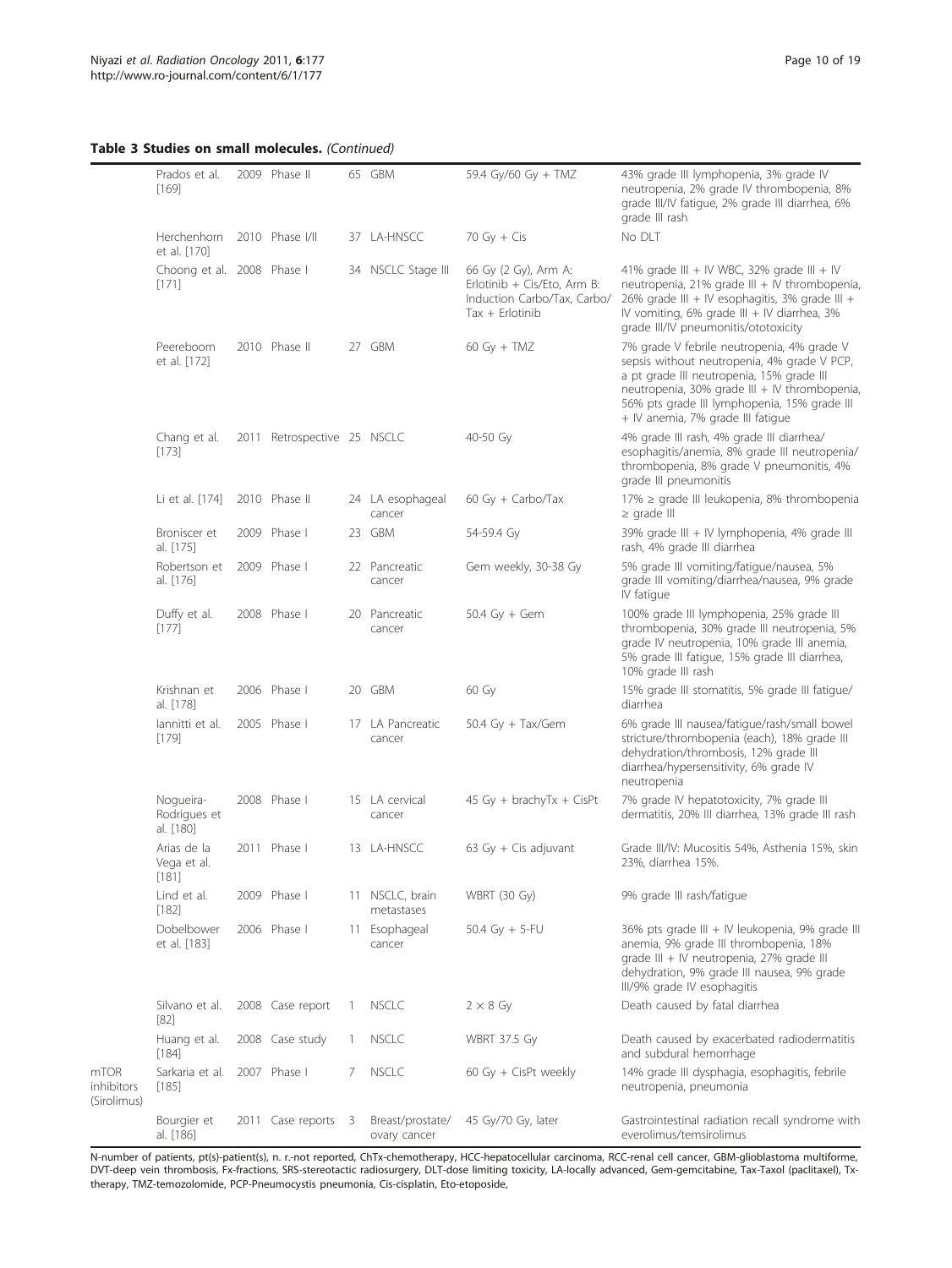<span id="page-10-0"></span>Table 4 Studies on thalidomide and derivatives.

| Substance    | Author<br>(s)               | Year | Study<br>type   | N                        | tumour                                       | RT dose/ChTx/<br>technique                  | <b>Toxicity</b>                                                                                                                                              |
|--------------|-----------------------------|------|-----------------|--------------------------|----------------------------------------------|---------------------------------------------|--------------------------------------------------------------------------------------------------------------------------------------------------------------|
| Thalidomide  | Knisely et<br>al. [93]      | 2008 | Phase<br>Ш      | 332 (90)<br>thalidomide) | <b>Brain</b><br>metastases                   | 37,5 Gy (2,5 Gy)                            | 53% interruptions because of side-effects                                                                                                                    |
|              | Chang et<br>al. [187]       |      | 2004 Phase<br>Ш | 67                       | <b>GBM</b>                                   | 60 Gy (2 Gy),<br>TMZ<br>concomitant         | 10% grade III + IV neutropenia, 1% grade V; 16% grade III +<br>IV thrombopenia, 9% grade $III + IV$ rash, 1% grade III<br>constipation, 9% grade III fatigue |
|              | Atkins et<br>al. [188]      | 2008 | Phase<br>Ш      | 39                       | <b>CNS</b><br>metastases<br>(melanoma)       | 30 Gy (3 Gy)<br>$WBRT + TMZ$<br>concomitant | 10% grade III + IV + V thrombosis, 5% grade III + IV + V<br>myelosuppression, 8% grade $III + IV + V$ cardiac events                                         |
|              | Ch'ang et<br>al. [189]      | 2011 | Phase<br>Ш      | 24                       | <b>HCC</b>                                   | 50 Gy (2 Gy)                                | 54% rash, 38% somnolence, 33% constipation                                                                                                                   |
|              | Turner et<br>al. [97]       | 2007 | Phase<br>Ш      | 13                       | <b>Brainstem</b><br>$qlioma +$<br><b>GBM</b> | 55.8 Gy (1.8 Gy)                            | 8% grade IV DVT, ≥ 15% grade III leukopenia/<br>motoneuropathy/constipation                                                                                  |
| Lenalidomide | Drappatz<br>et al.<br>[101] | 2009 | Pilot<br>study  | 23                       | <b>GBM</b>                                   | 60 Gy (2 Gy)                                | 4% grade IV pneumonitis/hypoxia, 9% grade III nausea, 4%<br>grade IV pulmonary embolism, 4% grade III pneumonia                                              |

N-number of patients, pt(s)-patient(s), n. r.-not reported, ChTx-chemotherapy, LA-HNSCC-locally advanced head-and-neck cancer, GBM-glioblastoma multiforme, DVT-deep vein thrombosis

dose and number of fractions) with thalidomide. In this study, only the known side effects of thalidomide occurred in the usual frequency. Hints to a possible interaction with radiotherapy have not been reported. Nearly half of the patients discontinued the study in the thalidomide arm due to side effects. The major limiting side effect was somnolence [\[93\]](#page-14-0).

In malignant glioma, thalidomide was used in combination with radiotherapy or radiotherapy plus temozolomide in primary or recurrent settings [[94\]](#page-14-0). Intratumoural bleeding and thromboembolic complications have been reported. However, the rate of complications was not higher than the reported rates for thalidomide alone [[95](#page-14-0)-[97\]](#page-14-0).

Other studies, combining radiotherapy of soft tissue/ bone metastasis as well as pelvic tumours with thalidomide simultaneously or sequentially revealed no evidence for increased risks of acute or late side effects [[99\]](#page-15-0).

However, a single study using radiotherapy (66 Gy in 33 fx) combined with vinorelbine and thalidomide in NSCLC stage III was abrogated after 10 patients due to side effects (thromboembolic, 1 bradycardia II°) [[100\]](#page-15-0). As in this study only known side effects of thalidomide occurred, it still remains unclear whether radiation including the lung or the heart leads to increased side effects when combined with thalidomide.

Altogether the combination of thalidomide with simultaneous or sequential RT does not seem to be critical. Only in cases when large volumes of the heart or the lung are exposed, a certain level of cautiousness should be advised.

# Lenalidomide

Lenalidomide is a derivative of thalidomide. Thus, the anti-angiogenic effect and the adverse effects are to a large extent similar to thalidomide. However, it largely lacks the sedative side effect, making it better tolerable for patients. Leukopenia and thrombocytopenia have also been reported.

In Europe and the US it is only approved in combination with dexamethasone for the treatment of multiple myeloma as 2nd line therapy. There is only very limited data regarding the combination of lenalidomide and radiotherapy. A single phase I trial [[101](#page-15-0)] in glioblastoma used lenalidomide with RT (60 Gy, 30 fx). Thromboembolic events, pneumonitis and elevation of transaminases have been reported. The maximal tolerable dose was reported to be 15  $mg/m^2$ , corresponding to the respective dose for monotherapy. Being chemically similar to thalidomide and having a similar profile of side effects, one can indirectly assume a similar pattern of interaction with radiation.

### Imatinib

Imatinib is a tyrosine-kinase inhibitor (TKI) of bcr-abl, PDGFR alpha/beta and c-kit. The first successful clinical application of imatinib was in chronic myeloid leukaemia as the bcr-abl-fusion gene plays a crucial role in this disease. As GIS-tumours display a high number of c-kit-mutations, they are currently also treated with imatinib. Imatinib alone is usually well tolerated. Known adverse effects are diarrhea, nausea, vomiting, erythema, edema or the increase of transaminases; leukopenia or thrombopenia usually occur only in leukemic diseases. Grade III-IV toxicity is reported in fewer than 10% of the patients.

Several in vitro experiments showed a putative radiosensitizing effect of imatinib [\[102\]](#page-15-0). Additionally it has been shown, that the proliferation of fibroblasts can be slowed down in vitro by imatinib [[103\]](#page-15-0). This leads to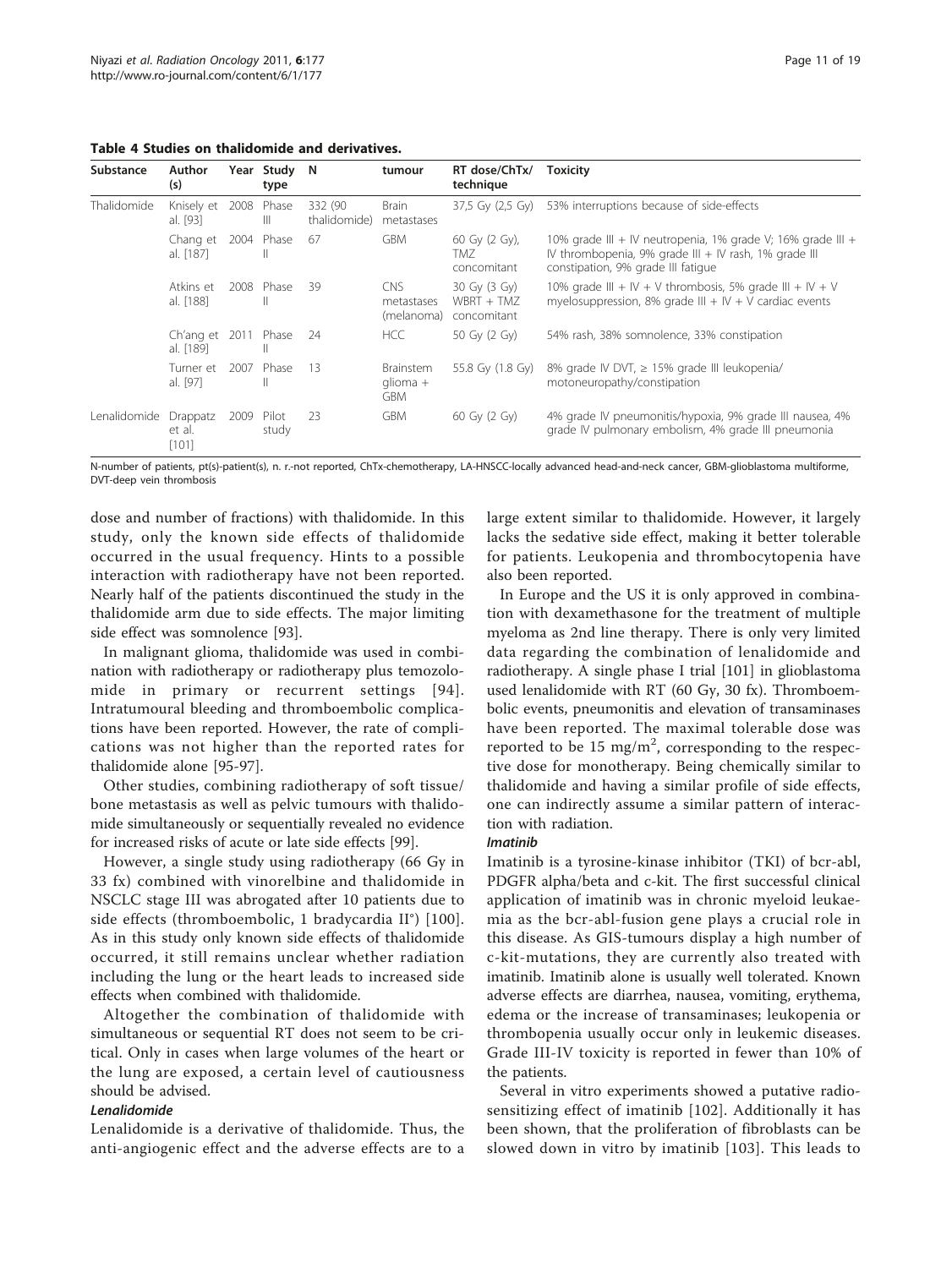speculations about a potential protective effect of imatinib with regard to radiation-induced fibrosis. Three in vivo experiments support this hypothesis [\[104-106](#page-15-0)].

Regarding the clinical use of radiotherapy and imatinib only limited data is available. Imatinib has been used in recurrent glioma after radiotherapy (one 112-patienttrial with imatinib alone after radiotherapy and three 30-40-patient trials in combination with hydroxyurea). Unexpected adverse effects pointing to an increased toxic profile for the sequential use have not been reported [[107-110\]](#page-15-0). In another trial, 27 patients have been treated with imatinib after radiotherapy in prostate cancer without unexpected side effects [\[111\]](#page-15-0).

There is only one clinical phase I study regarding the simultaneous application of imatinib to radiotherapy (55.8 Gy in 21 fx) in children with brainstem-tumours. Retrospectively compared to a similar collective, subclinical bleeding seemed increased, but no other unexpected toxicities have been reported [\[112\]](#page-15-0). Additionally, there are two case reports for the combinational approach [\[113,114](#page-15-0)]. Again, in both cases no unexpected side effects have been reported.

Altogether, sequential application of imatinib with radiotherapy might not bear an increased risk for adverse effects. For the simultaneous application the limited amount of data does not allow a valid judgement about potentially increased side effects.

# **Discussion**

Radiotherapy combined with molecular targeted agents may be associated with unforeseen yet specific toxicities. Based on putative interactions of radiotherapy and the given agent with the targeted signalling cascade, any interactions may not only interfere with any anti-tumour efficacy but may also increase side effects. On the other hand, also radio-protective effects for the tumour are possible if new combined treatment schedules are used. Examples are cetuximab in multimodal radio-chemotherapy regimens for rectal cancer [[115-119](#page-15-0)] or erythropoietin, which was thought to increase the haemoglobin level in head-and-neck cancer patients, but decreased survival most likely due to EPO-receptors on the cancer cells which were not known as a proliferative factor for tumours before [[120](#page-15-0),[121](#page-15-0)].

However, there are still clinical situations where patients may benefit from the application of a targeted drug in combination with radiotherapy outside approved treatment schedules or clinical trials. The best example is a palliative systemic treatment for disseminated metastases and at the same time an indication for palliative or symptomatic radiotherapy of a single region. In this case, interruption of the systemic treatment may lead to systemic progression under radiotherapy. The

present work aims to provide a helpful tool for clinical treatment decisions in such situations.

At present, only limited data is available on the interactions of targeted agents and radiotherapy. Data on toxicity are mostly derived from small case series, retrospective analyses or at best cohort and few randomized studies. For most substances, mild complications are reported-however, rarely exceptional fatal complications have been documented.

Overall, for any of the drugs mentioned here indications for a combination with radiotherapy have to be made cautiously (is a sequential treatment possible?). Furthermore, patients have to be questioned very specifically regarding the intake of targeted drugs. Frequently patients have been advised that these drugs are not "classical cytostatic drugs". Thus patients often do not self-report intake of targeted drugs when counselled for radiotherapy.

Simultaneous applications of targeted drugs during radiotherapy in non-established schedules should be an exception and reserved for those patients where the systemic tumour situation mandates rapid treatment. Whenever possible, large volume radiotherapy plus targeted drugs should be avoided. These remarks are especially important for hypo-fractionated regimens where high toxicities have been observed (in part with fatal consequences).

In conclusion, molecular targeted agents should only very cautiously in combination with radiotherapy. A meticulous and careful balancing of benefits and risks of increased toxicity is advised.

#### Abbreviation

CNS: central nervous system; CT: chemotherapy; DFS: disease-free survival; EBRT: external beam radiotherapy; EGFRi: epidermal growth factor receptor inhibitor; IGRT: image-guided radiotherapy; KPS: Karnofsky Performance Status; mo: months; mPFS: median progression-free survival; MST: median survival time; MTD: maximum tolerated dose; mTOR: mammalian target of rapamycin.; mTTP: median time to progression; NTD: normalized total dose; OS: overall survival; PFS-6/-12: progression-free survival rate at 6/12 months; pt(s): patient(s); PTEN: phosphatase and tensin homolog deleted on Chromosome 10; QOL: quality of life; RCHT: radio-chemotherapy; RT: radiotherapy; VEGF-R: vascular endothelial growth factor receptor; WBRT: whole brain radiotherapy; wk: week.

#### Author details

<sup>1</sup>Department of Radiation Oncology, Ludwig-Maximilians-University Munich, Marchioninistr. 15, 81377 München, Germany. <sup>2</sup>Klinik und Poliklinik für Strahlentherapie und Radioonkologie, Universitätsklinikum Carl Gustav Carus, Technische Universität Dresden, Fetscherstraße 74, 01307 Dresden, Germany. <sup>3</sup>Klinik für Strahlentherapie und Onkologie, Johann Wolfgang Goethe Universität Frankfurt, Theodor-Stern-Kai 7, 60590 Frankfurt am Main, Germany. <sup>4</sup> Klinik und Poliklinik für Strahlentherapie und Radioonkologie, Heinrich Heine Universität Düsseldorf, Moorenstr. 5, 40225 Düsseldorf, Germany.

#### Authors' contributions

MN and CM performed the literature search and wrote the manuscript. MK, CMR and WB performed critical revision. CB participated in the conception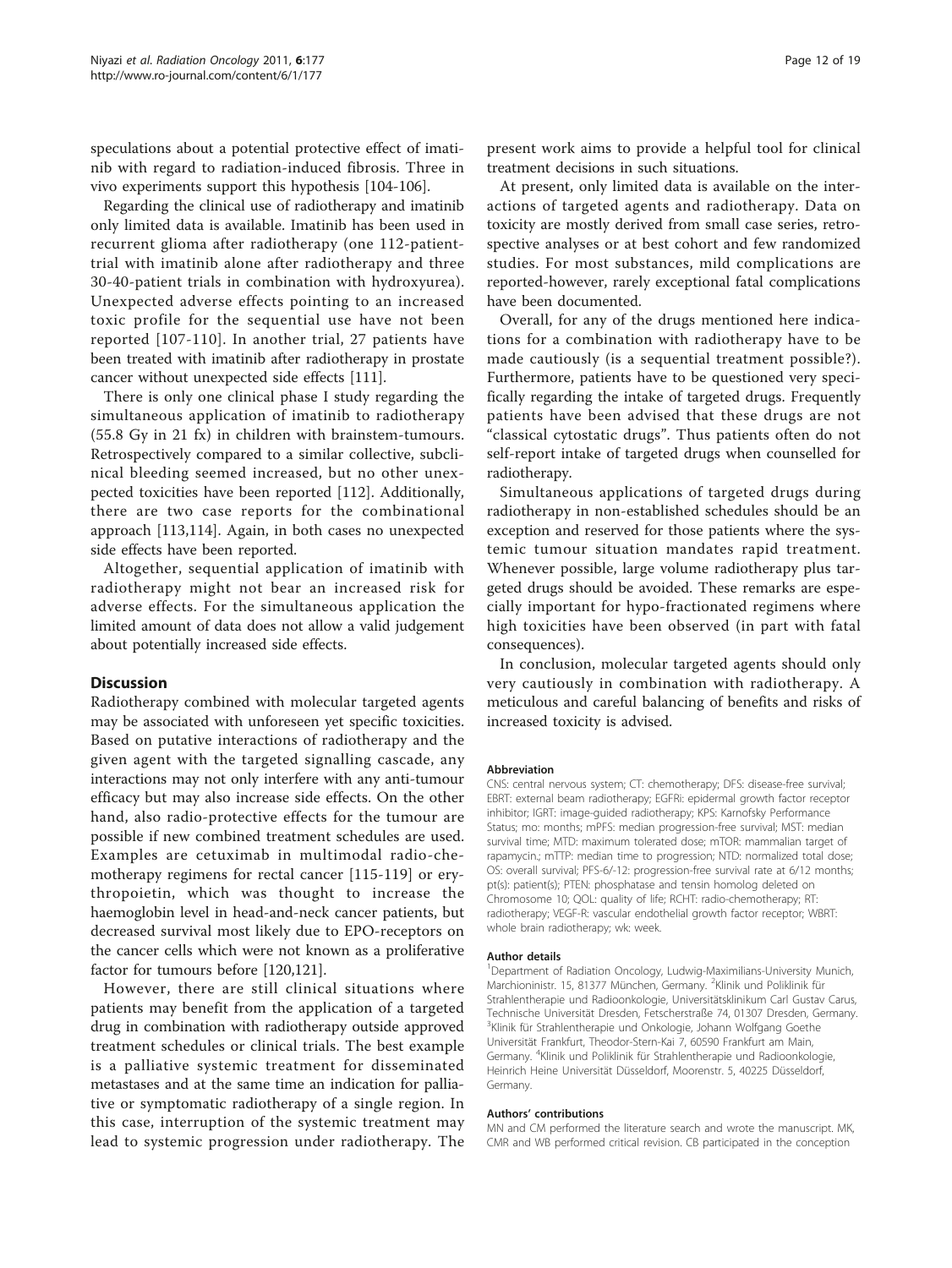<span id="page-12-0"></span>as well as the preparation of the manuscript. All authors read and approved the final manuscript.

#### Competing interests

The authors declare that they have no competing interests.

Received: 13 December 2011 Accepted: 21 December 2011 Published: 21 December 2011

#### References

- 1. Streffer C: Strong association between cancer and genomic instability. Radiat Environ Biophys 2010, 49(2):125-131.
- 2. Brahme A, Lind BK: A systems biology approach to radiation therapy optimization. Radiat Environ Biophys 2010, 49(2):111-124.
- 3. Hille A, Gruger S, Christiansen H, Wolff HA, Volkmer B, Lehmann J, Dorr W, Rave-Frank M: Effect of tumour-cell-derived or recombinant keratinocyte growth factor (KGF) on proliferation and radioresponse of human epithelial tumour cells (HNSCC) and normal keratinocytes in vitro. Radiat Environ Biophys 2010, 49(2):261-270.
- 4. Jacob P, Ron E: Late health effects of ionizing radiation: bridging the experimental and epidemiological divide. Radiat Environ Biophys 2010, 49(2):109-110.
- 5. Miller AC, Cohen S, Stewart M, Rivas R, Lison P: Radioprotection by the histone deacetylase inhibitor phenylbutyrate. Radiat Environ Biophys 2011, 50(4):585-596.
- 6. Soucy KG, Attarzadeh DO, Ramachandran R, Soucy PA, Romer LH, Shoukas AA, Berkowitz DE: Single exposure to radiation produces early anti-angiogenic effects in mouse aorta. Radiat Environ Biophys 2010, 49(3):397-404.
- 7. Wolff HA, Rolke D, Rave-Frank M, Schirmer M, Eicheler W, Doerfler A, Hille A, Hess CF, Matthias C, Rodel RM, et al: Analysis of chemokine and chemokine receptor expression in squamous cell carcinoma of the head and neck (SCCHN) cell lines. Radiat Environ Biophys 2011, 50(1):145-154.
- 8. Amir E, Seruga B, Martinez-Lopez J, Kwong R, Pandiella A, Tannock IF, Ocana A: Oncogenic targets, magnitude of benefit, and market pricing of antineoplastic drugs. J Clin Oncol 2011, 29(18):2543-2549.
- 9. Cunningham D, Humblet Y, Siena S, Khayat D, Bleiberg H, Santoro A, Bets D, Mueser M, Harstrick A, Verslype C, et al: Cetuximab monotherapy and cetuximab plus irinotecan in irinotecan-refractory metastatic colorectal cancer. N Engl J Med 2004, 351(4):337-345.
- 10. Bonner Ja, Harari PM, Giralt J, Azarnia N, Shin DM, Cohen RB, Jones CU, Sur R, Raben D, Jassem J, et al: Radiotherapy plus cetuximab for squamous-cell carcinoma of the head and neck. The New England journal of medicine 2006, 354:567-578.
- 11. Vermorken JB, Mesia R, Rivera F, Remenar E, Kawecki A, Rottey S, Erfan J, Zabolotnyy D, Kienzer HR, Cupissol D, et al: Platinum-based chemotherapy plus cetuximab in head and neck cancer. N Engl J Med 2008, 359(11):1116-1127.
- 12. Harari PM, Huang SM: Modulation of molecular targets to enhance radiation. Clin Cancer Res 2000, 6(2):323-325.
- 13. Dittmann K, Mayer C, Fehrenbacher B, Schaller M, Raju U, Milas L, Chen DJ, Kehlbach R, Rodemann HP: Radiation-induced epidermal growth factor receptor nuclear import is linked to activation of DNA-dependent protein kinase. J Biol Chem 2005, 280(35):31182-31189.
- 14. Bonner Ja, Harari PM, Giralt J, Cohen RB, Jones CU, Sur RK, Raben D, Baselga J, Spencer Sa, Zhu J: Radiotherapy plus cetuximab for locoregionally advanced head and neck cancer: 5-year survival data from a phase 3 randomised trial, and relation between cetuximabinduced rash and survival. The Lancet Oncology 2010, 11:21-28.
- 15. Gurtner K, Deuse Y, Butof R, Schaal K, Eicheler W, Oertel R, Grenman R, Thames H, Yaromina A, Baumann M, et al: Diverse effects of combined radiotherapy and EGFR inhibition with antibodies or TK inhibitors on local tumour control and correlation with EGFR gene expression. Radiother Oncol 2011, 99(3):323-330.
- 16. Krause M, Gurtner K, Deuse Y, Baumann M: Heterogeneity of tumour response to combined radiotherapy and EGFR inhibitors: differences between antibodies and TK inhibitors. Int J Radiat Biol 2009, 85(11):943-954.
- 17. Toulany M, Dittmann K, Kruger M, Baumann M, Rodemann HP: Radioresistance of K-Ras mutated human tumor cells is mediated

through EGFR-dependent activation of PI3K-AKT pathway. Radiother Oncol 2005, 76(2):143-150.

- 18. Budach W, Bolke E, Homey B: Severe cutaneous reaction during radiation therapy with concurrent cetuximab. N Engl J Med 2007, 357(5):514-515.
- 19. Berger B, Belka C: Severe skin reaction secondary to concomitant radiotherapy plus cetuximab. Radiation oncology (London, England) 2008, 3:5.
- 20. Bölke E, Gerber PA, Lammering G, Peiper M, Müller-Homey A, Pape H, Giro C, Matuschek C, Bruch-Gerharz D, Hoffmann TK, et al: Development and management of severe cutaneous side effects in head-and-neck cancer patients during concurrent radiotherapy and cetuximab. Strahlentherapie und Onkologie: Organ der Deutschen Röntgengesellschaft [et al] 2008, 184:105-110.
- 21. Billan S, Abdah-Bortnyak R, Kuten A: Severe desquamation with skin necrosis: a distinct pattern of skin toxicity secondary to head and neck irradiation with concomitant cetuximab. Isr Med Assoc J 2008, 10(3):247.
- 22. Pryor DI, Porceddu SV, Burmeister BH, Guminski A, Thomson DB, Shepherdson K, Poulsen M: Enhanced toxicity with concurrent cetuximab and radiotherapy in head and neck cancer. Radiotherapy and oncology: journal of the European Society for Therapeutic Radiology and Oncology 2009, 90:172-176.
- 23. Giro C, Berger B, Bölke E, Ciernik IF, Duprez F, Locati L, Maillard S, Ozsahin M, Pfeffer R, Robertson aG, et al: High rate of severe radiation dermatitis during radiation therapy with concurrent cetuximab in head and neck cancer: results of a survey in EORTC institutes. Radiotherapy and oncology: journal of the European Society for Therapeutic Radiology and Oncology 2009, 90:166-171.
- 24. Koutcher LD, Wolden S, Lee N: Severe Radiation Dermatitis in Patients With Locally Advanced Head and Neck Cancer Treated With Concurrent Radiation and Cetuximab. American journal of clinical oncology 2009, 32:472-476.
- 25. Studer G, Brown M, Salgueiro EB, Schmückle H, Romancuk N, Winkler G, Lee SJ, Sträuli A, Kissling B, Dummer R, et al: Grade 3/4 Dermatitis in Head and Neck Cancer Patients Treated with Concurrent Cetuximab and IMRT. International journal of radiation oncology, biology, physics 2011, 81(1):110-117.
- 26. Walsh L, Gillham C, Dunne M, Fraser I, Hollywood D, Armstrong J, Thirion P: Toxicity of cetuximab versus cisplatin concurrent with radiotherapy in locally advanced head and neck squamous cell cancer (LAHNSCC). Radiotherapy and oncology: journal of the European Society for Therapeutic Radiology and Oncology 2011, 98:38-41.
- 27. Kanakamedala MR, Packianathan S, Vijayakumar S: Lack of Cetuximab induced skin toxicity in a previously irradiated field: case report and review of the literature. Radiat Oncol 2010, 5:38.
- 28. Hallqvist a, Wagenius G, Rylander H, Brodin O, Holmberg E, Lödén B, Ewers S-B, Bergström S, Wichardt-Johansson G, Nilsson K, et al: Concurrent cetuximab and radiotherapy after docetaxel-cisplatin induction chemotherapy in stage III NSCLC: satellite–a phase II study from the Swedish Lung Cancer Study Group. Lung cancer (Amsterdam, Netherlands) 2010, 71:166-172.
- 29. Hughes S, Liong J, Miah A, Ahmad S, Leslie M, Harper P, Prendiville J, Shamash J, Subramaniam R, Gaya A, et al: A brief report on the safety study of induction chemotherapy followed by synchronous radiotherapy and cetuximab in stage III non-small cell lung cancer (NSCLC): SCRATCH study. Journal of thoracic oncology: official publication of the International Association for the Study of Lung Cancer 2008, 3:648-651.
- 30. Horisberger K, Treschl A, Mai S, Barreto-Miranda M, Kienle P, Ströbel P, Erben P, Woernle C, Dinter D, Kähler G, et al: Cetuximab in combination with capecitabine, irinotecan, and radiotherapy for patients with locally advanced rectal cancer: results of a Phase II MARGIT trial. International journal of radiation oncology, biology, physics 2009, 74:1487-1493.
- 31. Safran H, Suntharalingam M, Dipetrillo T, Ng T, Doyle LA, Krasna M, Plette A, Evans D, Wanebo H, Akerman P, et al: Cetuximab with concurrent chemoradiation for esophagogastric cancer: assessment of toxicity. International journal of radiation oncology, biology, physics 2008, 70:391-395.
- 32. Hasselbalch B, Lassen U, Hansen S, Holmberg M, Sorensen M, Kosteljanetz M, Broholm H, Stockhausen MT, Poulsen HS: Cetuximab, bevacizumab, and irinotecan for patients with primary glioblastoma and progression after radiation therapy and temozolomide: a phase II trial. Neuro Oncol 12(5):508-516.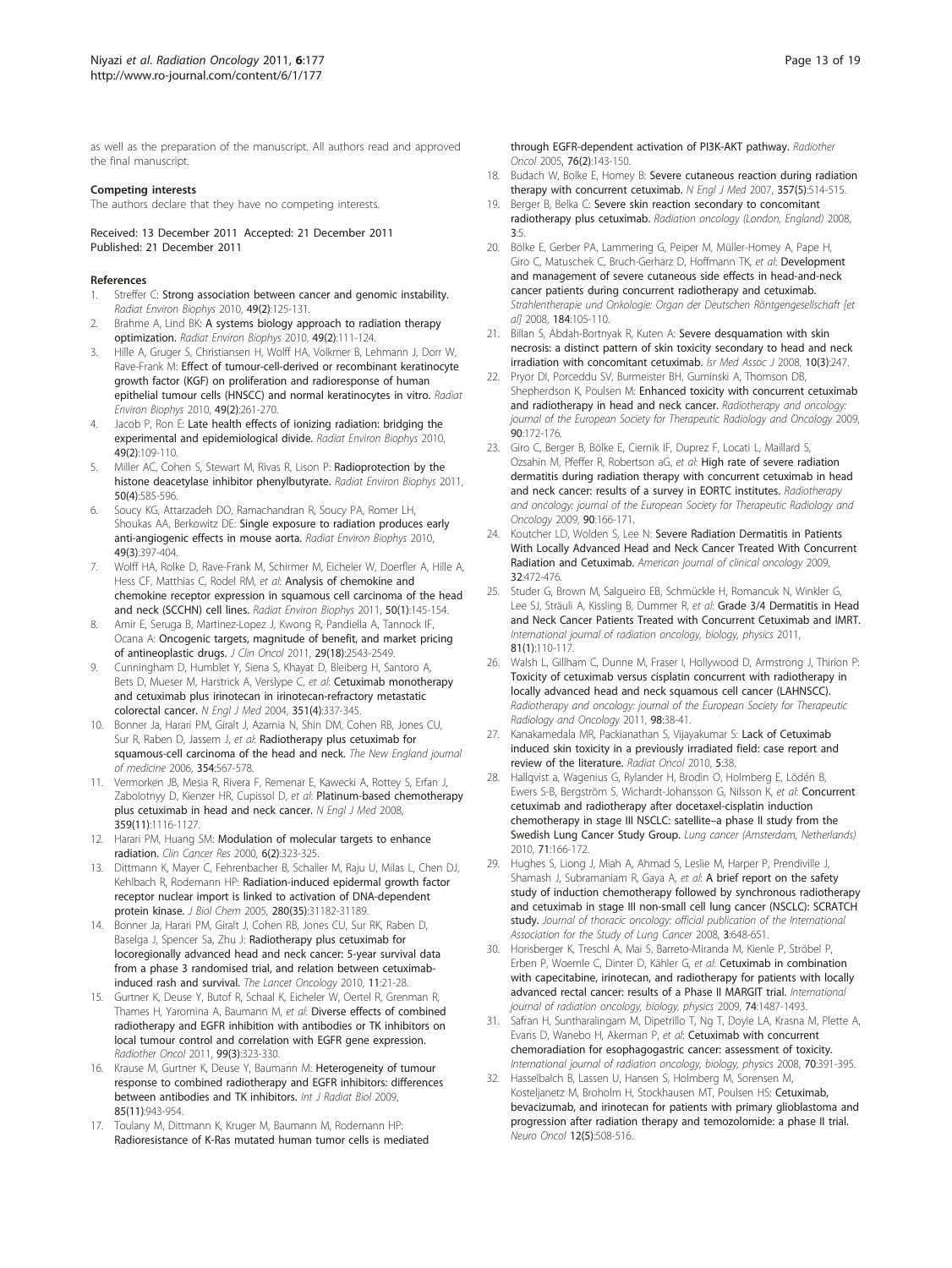- <span id="page-13-0"></span>33. Giusti RM, Shastri K, Pilaro AM, Fuchs C, Cordoba-Rodriguez R, Koti K, Rothmann M, Men AY, Zhao H, Hughes M, et al: U.S. Food and Drug Administration approval: panitumumab for epidermal growth factor receptor-expressing metastatic colorectal carcinoma with progression following fluoropyrimidine-, oxaliplatin-, and irinotecan-containing chemotherapy regimens. Clin Cancer Res 2008, 14(5):1296-1302.
- 34. Wirth LJ, Allen aM, Posner MR, Haddad RI, Li Y, Clark JR, Busse PM, Chan aW, Goguen La, Norris CM, et al: Phase I dose-finding study of paclitaxel with panitumumab, carboplatin and intensity-modulated radiotherapy in patients with locally advanced squamous cell cancer of the head and neck. Annals of oncology: official journal of the European Society for Medical Oncology/ESMO 2010, 21:342-347.
- 35. Pinto C, Di Fabio F, Maiello E, Pini S, Latiano T, Aschele C, Garufi C, Bochicchio A, Rosati G, Aprile G, et al: Phase II study of panitumumab, oxaliplatin, 5-fluorouracil, and concurrent radiotherapy as preoperative treatment in high-risk locally advanced rectal cancer patients (StarPan/ STAR-02 Study). Ann Oncol 2011, 22(11):2424-2430.
- 36. Kruser TJ, Armstrong EA, Ghia AJ, Huang S, Wheeler DL, Radinsky R, Freeman DJ, Harari PM: Augmentation of radiation response by panitumumab in models of upper aerodigestive tract cancer. Int J Radiat Oncol Biol Phys 2008, 72(2):534-542.
- 37. Sauer R, Becker H, Hohenberger W, Rodel C, Wittekind C, Fietkau R, Martus P, Tschmelitsch J, Hager E, Hess CF, et al: Preoperative versus postoperative chemoradiotherapy for rectal cancer. N Engl J Med 2004, 351(17):1731-1740.
- 38. Rodríguez MO, Rivero TC, del Castillo Bahi R, Muchuli CR, Bilbao MA, Vinageras EN, Alert J, Galainena JJ, Rodríguez E, Gracias E, et al: Nimotuzumab plus radiotherapy for unresectable squamous-cell carcinoma of the head and neck. Cancer biology & therapy 2010, 9:343-349.
- 39. Bebb G, Smith C, Rorke S, Boland W, Nicacio L, Sukhoo R, Brade A: Phase I clinical trial of the anti-EGFR monoclonal antibody nimotuzumab with concurrent external thoracic radiotherapy in Canadian patients diagnosed with stage IIb, III or IV non-small cell lung cancer unsuitable for radical therapy. Cancer chemotherapy and pharmacology 2011, 67(4):837-45.
- 40. Choi HJ, Sohn JH, Lee CG, Shim HS, Lee I-J, Yang WI, Kwon JE, Kim SK, Park M-S, Lee JH, et al: A phase I study of nimotuzumab in combination with radiotherapy in stages IIB-IV non-small cell lung cancer unsuitable for radical therapy: Korean results. Lung cancer (Amsterdam, Netherlands) 2010, 71:55-59.
- 41. Slamon DJ, Leyland-Jones B, Shak S, Fuchs H, Paton V, Bajamonde A, Fleming T, Eiermann W, Wolter J, Pegram M, et al: Use of chemotherapy plus a monoclonal antibody against HER2 for metastatic breast cancer that overexpresses HER2. N Engl J Med 2001, 344(11):783-792.
- 42. Piccart-Gebhart MJ, Procter M, Leyland-Jones B, Goldhirsch A, Untch M, Smith I, Gianni L, Baselga J, Bell R, Jackisch C, et al: Trastuzumab after adjuvant chemotherapy in HER2-positive breast cancer. N Engl J Med 2005, 353(16):1659-1672.
- 43. Bang YJ, Van Cutsem E, Feyereislova A, Chung HC, Shen L, Sawaki A, Lordick F, Ohtsu A, Omuro Y, Satoh T, et al: Trastuzumab in combination with chemotherapy versus chemotherapy alone for treatment of HER2 positive advanced gastric or gastro-oesophageal junction cancer (ToGA): a phase 3, open-label, randomised controlled trial. Lancet 2010, 376(9742):687-697.
- 44. Bourgier C, Ozsahin M, Azria D: Multidisciplinary approach of early breast cancer: the biology applied to radiation oncology. Radiat Oncol 2010, 5:2.
- 45. Chien AJ, Rugo HS: The cardiac safety of trastuzumab in the treatment of breast cancer. Expert Opin Drug Saf 2010, 9(2):335-346.
- 46. de Azambuja E, Bedard PL, Suter T, Piccart-Gebhart M: Cardiac toxicity with anti-HER-2 therapies: what have we learned so far? Target Oncol 2009, 4(2):77-88.
- 47. Ewer MS, Ewer SM: Cardiotoxicity of anticancer treatments: what the cardiologist needs to know. Nat Rev Cardiol 2010, 7(10):564-575.
- 48. Halyard MY, Pisansky TM, Dueck AC, Suman V, Pierce L, Solin L, Marks L, Davidson N, Martino S, Kaufman P, et al: Radiotherapy and adjuvant trastuzumab in operable breast cancer: tolerability and adverse event data from the NCCTG Phase III Trial N9831. J Clin Oncol 2009, 27(16):2638-2644.
- 49. Belkacémi Y, Gligorov J, Ozsahin M, Marsiglia H, De Lafontan B, Laharie-Mineur H, Aimard L, Antoine E-C, Cutuli B, Namer M, et al: Concurrent

trastuzumab with adjuvant radiotherapy in HER2-positive breast cancer patients: acute toxicity analyses from the French multicentric study. Annals of oncology: official journal of the European Society for Medical Oncology/ESMO 2008, 19:1110-1116.

- 50. Shaffer R, Tyldesley S, Rolles M, Chia S, Mohamed I: Acute cardiotoxicity with concurrent trastuzumab and radiotherapy including internal mammary chain nodes: a retrospective single-institution study. Radiotherapy and oncology: journal of the European Society for Therapeutic Radiology and Oncology 2009, 90:122-126.
- 51. Magné N, Védrine L, Chargari C: Impact on cardiac toxicity with trastuzumab and radiotherapy: the question is still ongoing. Journal of clinical oncology: official journal of the American Society of Clinical Oncology 2009, 27:e239, author reply e240-231.
- 52. Lordick F, Geinitz H, Theisen J, Sendler A, Sarbia M: Increased risk of ischemic bowel complications during treatment with bevacizumab after pelvic irradiation: report of three cases. International journal of radiation oncology, biology, physics 2006, 64:1295-1298.
- 53. Crane CH, Eng C, Feig BW, Das P, Skibber JM, Chang GJ, Wolff Ra, Krishnan S, Hamilton S, Janjan Na, et al: Phase II trial of neoadjuvant bevacizumab, capecitabine, and radiotherapy for locally advanced rectal cancer. International journal of radiation oncology, biology, physics 2010, 76:824-830.
- 54. Velenik V, Oblak I, Anderluh F: Long-term results from a randomized phase II trial of neoadjuvant combined-modality therapy for locally advanced rectal cancer. Radiat Oncol 2010, 5:88.
- 55. Dipetrillo T, Pricolo V, Lagares-Garcia J, Vrees M, Klipfel A, Cataldo T, Sikov W, McNulty B, Shipley J, Anderson E, et al: Neoadjuvant Bevacizumab, Oxaliplatin, 5-Fluorouracil, and Radiation for Rectal Cancer. International journal of radiation oncology, biology, physics 2012, 82(1):124-129.
- 56. Bege T, Lelong B, Viret F, Turrini O, Guiramand J, Topart D, Moureau-Zabotto L, Giovannini M, Goncalves A, Delpero JR: Bevacizumab-related surgical site complication despite primary tumor resection in colorectal cancer patients. Ann Surg Oncol 2009, 16(4):856-860.
- 57. Velenik V, Ocvirk J, Music M, Bracko M, Anderluh F, Oblak I, Edhemovic I, Brecelj E, Kropivnik M, Omejc M: Neoadjuvant capecitabine, radiotherapy, and bevacizumab (CRAB) in locally advanced rectal cancer: results of an open-label phase II study. Radiat Oncol 2011, 6:105.
- 58. Willett CG, Duda DG, di Tomaso E, Boucher Y, Ancukiewicz M, Sahani DV, Lahdenranta J, Chung DC, Fischman AJ, Lauwers GY, et al: Efficacy, safety, and biomarkers of neoadjuvant bevacizumab, radiation therapy, and fluorouracil in rectal cancer: a multidisciplinary phase II study. Journal of clinical oncology: official journal of the American Society of Clinical Oncology 2009, 27:3020-3026.
- 59. Koukourakis MI, Giatromanolaki A, Sheldon H, Buffa FM, Kouklakis G, Ragoussis I, Sivridis E, Harris AL: Phase I/II trial of bevacizumab and radiotherapy for locally advanced inoperable colorectal cancer: vasculature-independent radiosensitizing effect of bevacizumab. Clinical cancer research: an official journal of the American Association for Cancer Research 2009, 15:7069-7076.
- 60. Koukourakis MI, Tsoutsou PG, Karpouzis A, Tsiarkatsi M, Karapantzos I, Daniilidis V, Kouskoukis C: Radiochemotherapy with cetuximab, cisplatin, and amifostine for locally advanced head and neck cancer: a feasibility study. International journal of radiation oncology, biology, physics 2010, 77:9-15.
- 61. Czito BG, Bendell JC, Willett CG, Morse Ma, Blobe GC, Tyler DS, Thomas J, Ludwig Ka, Mantyh CR, Ashton J, et al: Bevacizumab, oxaliplatin, and capecitabine with radiation therapy in rectal cancer: Phase I trial results. International journal of radiation oncology, biology, physics 2007, 68:472-478.
- 62. Crane CH, Ellis LM, Abbruzzese JL, Amos C, Xiong HQ, Ho L, Evans DB, Tamm EP, Ng C, Pisters PWT, et al: Phase I trial evaluating the safety of bevacizumab with concurrent radiotherapy and capecitabine in locally advanced pancreatic cancer. Journal of clinical oncology: official journal of the American Society of Clinical Oncology 2006, 24:1145-1151.
- 63. Crane CH, Winter K, Regine WF, Safran H, Rich Ta, Curran W, Wolff Ra, Willett CG: Phase II study of bevacizumab with concurrent capecitabine and radiation followed by maintenance gemcitabine and bevacizumab for locally advanced pancreatic cancer: Radiation Therapy Oncology Group RTOG 0411. Journal of clinical oncology: official journal of the American Society of Clinical Oncology 2009, 27:4096-4102.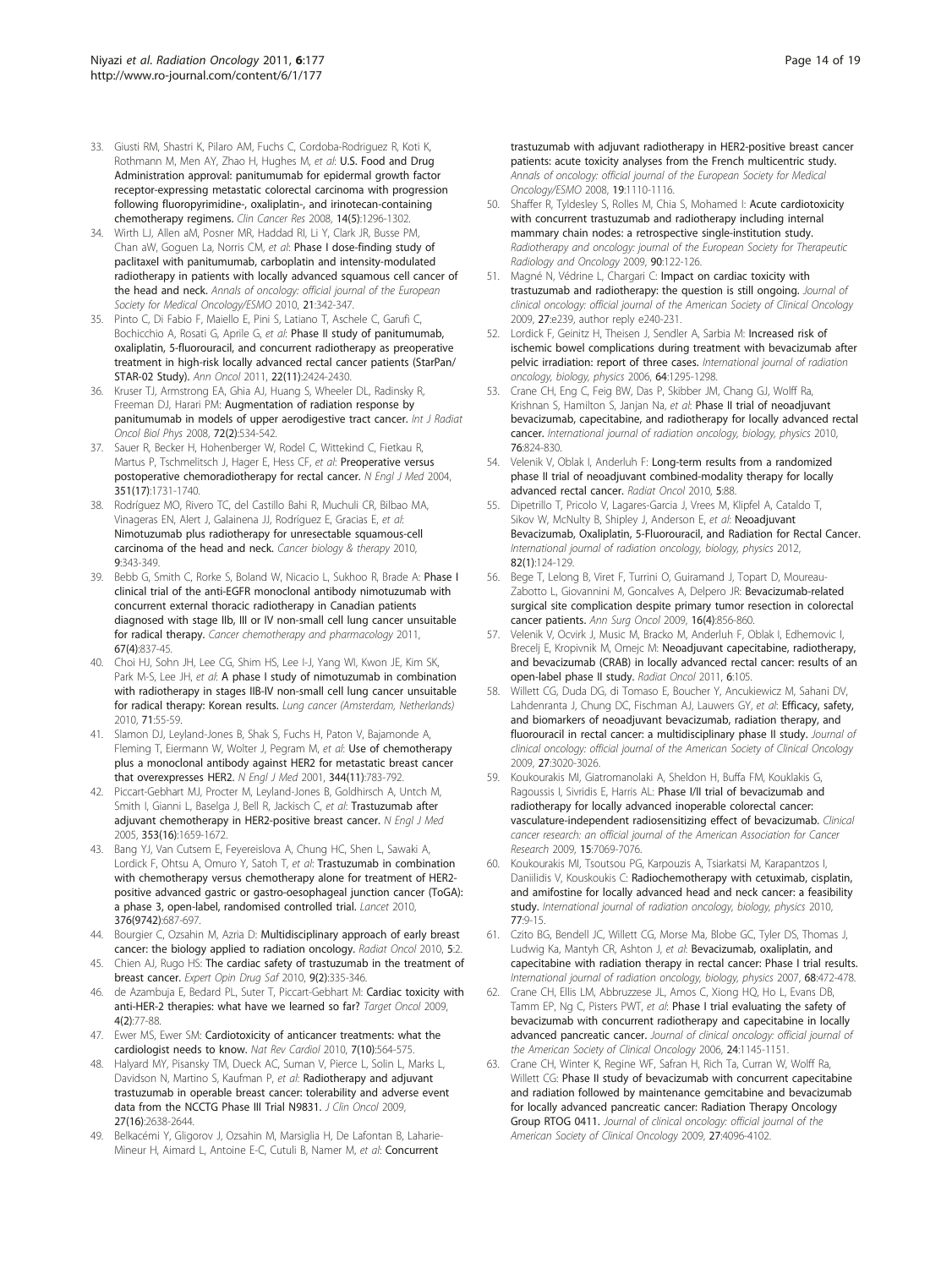- <span id="page-14-0"></span>64. Small W Jr, Mulcahy MF, Rademaker A, Bentrem DJ, Benson AB, Weitner BB, Talamonti MS: Phase II trial of full-dose gemcitabine and bevacizumab in combination with attenuated three-dimensional conformal radiotherapy in patients with localized pancreatic cancer. Int J Radiat Oncol Biol Phys 2010, 80(2):476-482.
- 65. Goyal S, Rao MS, Khan A, Huzzy L, Green C, Haffty BG: Evaluation of Acute Locoregional Toxicity in Patients with Breast Cancer Treated with Adjuvant Radiotherapy in Combination with Bevacizumab. International journal of radiation oncology, biology, physics 2010, 79:408-413.
- 66. Spigel DR, Hainsworth JD, Yardley Da, Raefsky E, Patton J, Peacock N, Farley C, Burris Ha, Greco FA: Tracheoesophageal fistula formation in patients with lung cancer treated with chemoradiation and bevacizumab. Journal of clinical oncology: official journal of the American Society of Clinical Oncology 2010, 28:43-48.
- 67. Beal K, Abrey LE, Gutin PH: Antiangiogenic agents in the treatment of recurrent or newly diagnosed glioblastoma: analysis of single-agent and combined modality approaches. Radiat Oncol 2011, 6:2.
- 68. Gutin PH, Iwamoto FM, Beal K, Mohile Na, Karimi S, Hou BL, Lymberis S, Yamada Y, Chang J, Abrey LE: Safety and efficacy of bevacizumab with hypofractionated stereotactic irradiation for recurrent malignant gliomas. International journal of radiation oncology, biology, physics 2009, 75:156-163.
- 69. Niyazi M, Ganswindt U, Schwarz SB, Kreth F-W, Tonn J-C, Geisler J, la Fougère C, Ertl L, Linn J, Siefert A, et al: Irradiation and Bevacizumab in High-Grade Glioma Retreatment Settings. International journal of radiation oncology, biology, physics 2010, 1-10.
- 70. Lai A, Filka E, McGibbon B, Nghiemphu PL, Graham C, Yong WH, Mischel P, Liau LM, Bergsneider M, Pope W, et al: Phase II pilot study of bevacizumab in combination with temozolomide and regional radiation therapy for up-front treatment of patients with newly diagnosed glioblastoma multiforme: interim analysis of safety and tolerability. Int J Radiat Oncol Biol Phys 2008, 71(5):1372-1380.
- 71. Kelly PJ, Dinkin MJ, Drappatz J, O'Regan KN, Weiss SE: Unexpected late radiation neurotoxicity following bevacizumab use: a case series. J Neurooncol 2010, 102(3):485-490.
- 72. Lai A, Tran A, Nghiemphu PL, Pope WB, Solis OE, Selch M, Filka E, Yong WH, Mischel PS, Liau LM, et al: Phase II Study of Bevacizumab Plus Temozolomide During and After Radiation Therapy for Patients With Newly Diagnosed Glioblastoma Multiforme. Journal of clinical oncology: official journal of the American Society of Clinical Oncology 2010, 29.
- 73. Wirth A: The rationale and role of radiation therapy in the treatment of patients with diffuse large B-cell lymphoma in the Rituximab era. Leuk Lymphoma 2007, 48(11):2121-2136.
- 74. Yahalom J: Radiation therapy after R-CHOP for diffuse large B-cell lymphoma: the gain remains. J Clin Oncol 2010, 28(27):4105-4107.
- 75. Phan J, Mazloom A, Jeffrey Medeiros L, Zreik TG, Wogan C, Shihadeh F, Rodriguez MA, Fayad L, Fowler N, Reed V, et al: Benefit of consolidative radiation therapy in patients with diffuse large B-cell lymphoma treated with R-CHOP chemotherapy. Journal of clinical oncology: official journal of the American Society of Clinical Oncology 2010, 28:4170-4176.
- 76. Pfreundschuh M, Trumper L, Osterborg A, Pettengell R, Trneny M, Imrie K, Ma D, Gill D, Walewski J, Zinzani PL, et al: CHOP-like chemotherapy plus rituximab versus CHOP-like chemotherapy alone in young patients with good-prognosis diffuse large-B-cell lymphoma: a randomised controlled trial by the MabThera International Trial (MInT) Group. Lancet Oncol 2006, 7(5):379-391.
- 77. Peters NaJB, Richel DJ, Verhoeff JJC, Stalpers LJa: Bowel perforation after radiotherapy in a patient receiving sorafenib. Journal of clinical oncology: official journal of the American Society of Clinical Oncology 2008, 26:2405-2406.
- 78. Basille D, Andrejak M, Bentayeb H, Kanaan M, Fournier C, Lecuyer E, Boutemy M, Garidi R, Douadi Y, Dayen C: Bronchial fistula associated with sunitinib in a patient previously treated with radiation therapy. Ann Pharmacother 44(2):383-386.
- 79. Hur H, Park AR, Jee SB, Jung SE, Kim W, Jeon HM: Perforation of the colon by invading recurrent gastrointestinal stromal tumors during sunitinib treatment. World J Gastroenterol 2008, 14(39):6096-6099.
- Kao J, Packer S, Vu HL, Schwartz ME, Sung MW, Stock RG, Lo Y-C, Huang D, Chen S-H, Cesaretti Ja: Phase 1 study of concurrent sunitinib and imageguided radiotherapy followed by maintenance sunitinib for patients

with oligometastases: acute toxicity and preliminary response. Cancer 2009, 115:3571-3580.

- 81. Pouessel D, Culine S: High frequency of intracerebral hemorrhage in metastatic renal carcinoma patients with brain metastases treated with tyrosine kinase inhibitors targeting the vascular endothelial growth factor receptor. Eur Urol 2008, 53(2):376-381.
- 82. Silvano G, Lazzari G, Lovecchio M, Palazzo C: Acute and fatal diarrhoea after erlotinib plus abdominal palliative hypofractionated radiotherapy in a metastatic non-small cell lung cancer patient: a case report. Lung cancer (Amsterdam, Netherlands) 2008, 61:270-273.
- 83. Yan DF, Yan SX, Yang JS, Wang YX, Sun XL, Liao XB, Liu JQ: Hemorrhage of brain metastasis from non-small cell lung cancer post gefitinib therapy: two case reports and review of the literature. BMC cancer 2010, 10:49.
- 84. Weppler SA, Krause M, Zyromska A, Lambin P, Baumann M, Wouters BG: Response of U87 glioma xenografts treated with concurrent rapamycin and fractionated radiotherapy: possible role for thrombosis. Radiother Oncol 2007, 82(1):96-104.
- 85. Shinohara E, Cao C, Niermann K, Mu Y, Zeng F, Hallahan D, Lu B: mTOR Inhibitors Are Safe and Effective Radiosensitizers in Glioblastoma Multiforme Pre-Clinical Models. International Journal of Radiation Oncology Biology Physics 2005, 63:172.
- 86. Manegold C: New options for integrating antiangiogenic therapy and platinum-based first-line chemotherapy for advanced non-small-cell lung cancer. Clin Lung Cancer 2008, 9(Suppl 3):S100-108.
- 87. Chen H, Ma Z, Vanderwaal RP, Feng Z, Gonzalez-Suarez I, Wang S, Zhang J, Roti Roti JL, Gonzalo S: The mTOR inhibitor rapamycin suppresses DNA double-strand break repair. Radiat Res 2010, 175(2):214-224.
- 88. Temkin SM, Yamada SD, Fleming GF: A phase I study of weekly temsirolimus and topotecan in the treatment of advanced and/or recurrent gynecologic malignancies. Gynecologic oncology 2010, 117:473-476.
- 89. Singhal S, Mehta J, Desikan R, Ayers D, Roberson P, Eddlemon P, Munshi N, Anaissie F, Wilson C, Dhodapkar M, et al: **Antitumor activity of thalidomide** in refractory multiple myeloma. N Engl J Med 1999, 341(21):1565-1571.
- 90. Epperly MW, Greenberger EE, Franicola D, Jacobs S, Greenberger JS: Thalidomide radiosensitization of normal murine hematopoietic but not squamous cell carcinoma or multiple myeloma tumor cell lines. In Vivo 2006, 20(3):333-339.
- 91. Ansiaux R, Baudelet C, Jordan BF, Beghein N, Sonveaux P, De Wever J, Martinive P, Grégoire V, Feron O, Gallez B: Thalidomide radiosensitizes tumors through early changes in the tumor microenvironment. Clinical cancer research: an official journal of the American Association for Cancer Research 2005, 11:743-750.
- 92. Kim KT, Chae HS, Kim JS, Kim HK, Cho YS, Choi W, Choi KY, Rho SY, Kang SJ: Thalidomide effect in endothelial cell of acute radiation proctitis. World J Gastroenterol 2008, 14(30):4779-4783.
- 93. Knisely JPS, Berkey B, Chakravarti A, Yung AWK, Curran WJ, Robins HI, Movsas B, Brachman DG, Henderson RH, Mehta MP: A phase III study of conventional radiation therapy plus thalidomide versus conventional radiation therapy for multiple brain metastases (RTOG 0118). International journal of radiation oncology, biology, physics 2008, 71:79-86.
- 94. Niyazi M, Siefert A, Schwarz SB, Ganswindt U, Kreth F-W, Tonn J-C, Belka C: Therapeutic options for recurrent malignant glioma. Radiotherapy and oncology: journal of the European Society for Therapeutic Radiology and Oncology 2011, 98:1-14.
- 95. Chang SM, Lamborn KR, Malec M, Larson D, Wara W, Sneed P, Rabbitt J, Page M, Nicholas MK, Prados MD: Phase II study of temozolomide and thalidomide with radiation therapy for newly diagnosed glioblastoma multiforme. International journal of radiation oncology, biology, physics 2004, 60:353-357.
- 96. Groves MD, Puduvalli VK, Chang SM, Conrad CA, Gilbert MR, Tremont-Lukats IW, Liu TJ, Peterson P, Schiff D, Cloughesy TF, et al: A North American brain tumor consortium (NABTC 99-04) phase II trial of temozolomide plus thalidomide for recurrent glioblastoma multiforme. J Neurooncol 2007, 81(3):271-277.
- 97. Turner CD, Chi S, Marcus KJ, MacDonald T, Packer RJ, Poussaint TY, Vajapeyam S, Ullrich N, Goumnerova LC, Scott RM, et al: Phase II study of thalidomide and radiation in children with newly diagnosed brain stem gliomas and glioblastoma multiforme. Journal of neuro-oncology 2007, 82:95-101.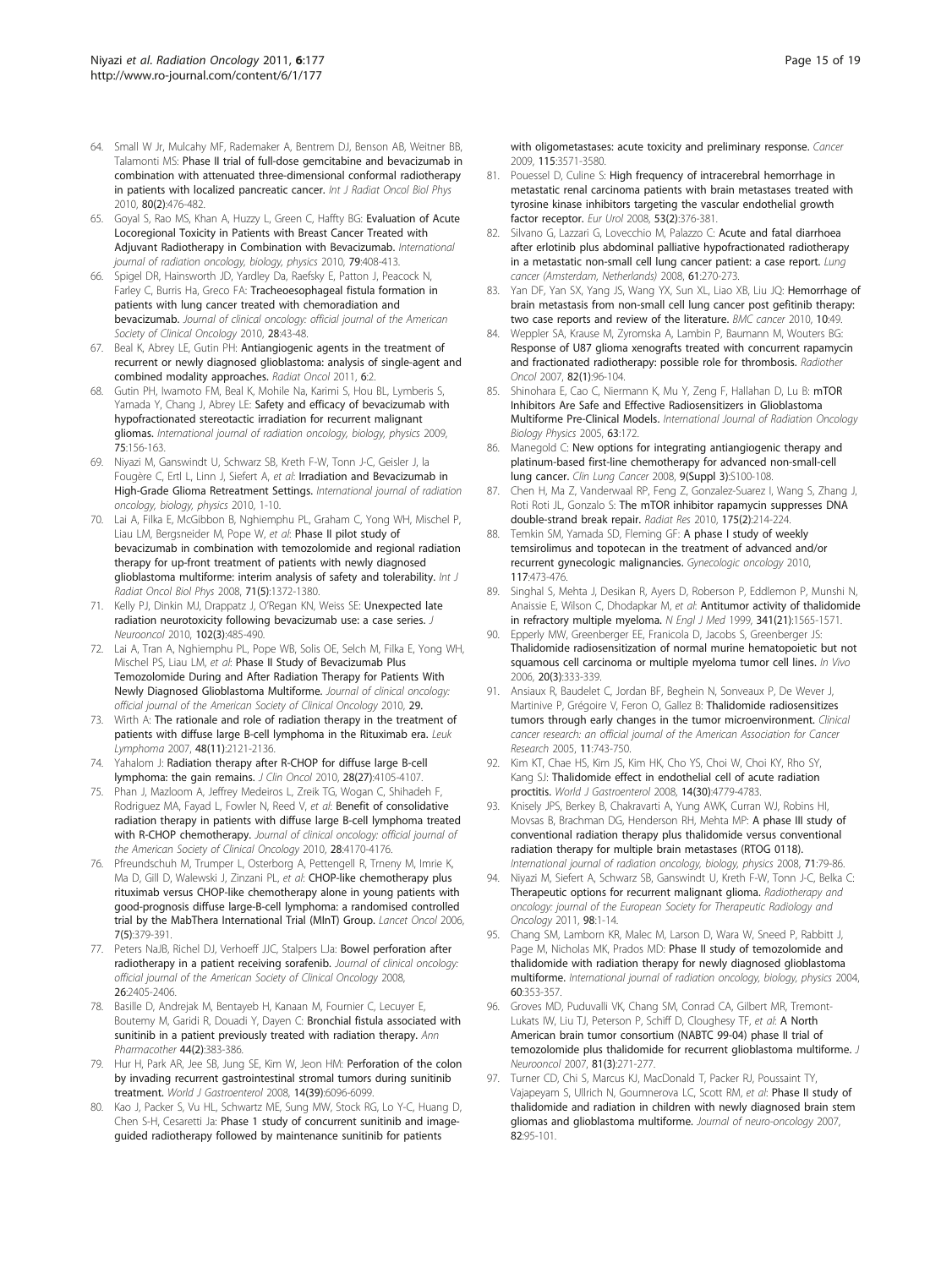- <span id="page-15-0"></span>98. Kim SY, Hong YS, Kim DY, Kim TW, Kim JH, Im SA, Lee KS, Yun T, Jeong S-Y, Choi HS, et al: Preoperative Chemoradiation with Cetuximab, Irinotecan, and Capecitabine in Patients with Locally Advanced Resectable Rectal Cancer: A Multicenter Phase II Study. International journal of radiation oncology, biology, physics 2011, 81(3):677-683.
- 99. Kerst JM, Bex A, Mallo H, Dewit L, Haanen JB, Boogerd W, Teertstra HJ, de Gast GC: Prolonged low dose IL-2 and thalidomide in progressive metastatic renal cell carcinoma with concurrent radiotherapy to bone and/or soft tissue metastasis: a phase II study. Cancer Immunol Immunother 2005, 54(9):926-931.
- 100. Anscher MS, Garst J, Marks LB, Larrier N, Dunphy F, Herndon JE, Clough R, Marino C, Vujaskovic Z, Zhou S, et al: Assessing the ability of the antiangiogenic and anticytokine agent thalidomide to modulate radiation-induced lung injury. Int J Radiat Oncol Biol Phys 2006, 66(2):477-482.
- 101. Drappatz J, Wong ET, Schiff D, Kesari S, Batchelor TT, Doherty L, Lafrankie DC, Ramakrishna N, Weiss S, Smith ST, et al: A pilot safety study of lenalidomide and radiotherapy for patients with newly diagnosed glioblastoma multiforme. International journal of radiation oncology, biology, physics 2009, 73:222-227.
- 102. Topaly J, Fruehauf S, Ho AD, Zeller WJ: Rationale for combination therapy of chronic myelogenous leukaemia with imatinib and irradiation or alkylating agents: implications for pretransplant conditioning. Br J Cancer 2002, 86(9):1487-1493.
- 103. Li M, Ping G, Plathow C, Trinh T, Lipson KE, Hauser K, Krempien R, Debus J, Abdollahi A, Huber PE: Small molecule receptor tyrosine kinase inhibitor of platelet-derived growth factor signaling (SU9518) modifies radiation response in fibroblasts and endothelial cells. BMC cancer 2006, 6:79.
- 104. Abdollahi A, Li M, Ping G, Plathow C, Domhan S, Kiessling F, Lee LB, McMahon G, Grone HJ, Lipson KE, et al: Inhibition of platelet-derived growth factor signaling attenuates pulmonary fibrosis. J Exp Med 2005, 201(6):925-935.
- 105. Thomas DM, Fox J, Haston CK: Imatinib therapy reduces radiationinduced pulmonary mast cell influx and delays lung disease in the mouse. Int J Radiat Biol 86(6):436-444.
- 106. Li M, Abdollahi A, Grone HJ, Lipson KE, Belka C, Huber PE: Late treatment with imatinib mesylate ameliorates radiation-induced lung fibrosis in a mouse model. Radiat Oncol 2009, 4:66.
- 107. Raymond E, Brandes AA, Dittrich C, Fumoleau P, Coudert B, Clement PM, Frenay M, Rampling R, Stupp R, Kros JM, et al: Phase II study of imatinib in patients with recurrent gliomas of various histologies: a European Organisation for Research and Treatment of Cancer Brain Tumor Group Study. J Clin Oncol 2008, 26(28):4659-4665.
- 108. Reardon DA, Egorin MJ, Quinn JA, Rich JN, Gururangan S, Vredenburgh JJ, Desjardins A, Sathornsumetee S, Provenzale JM, Herndon JE, et al: Phase II study of imatinib mesylate plus hydroxyurea in adults with recurrent glioblastoma multiforme. J Clin Oncol 2005, 23(36):9359-9368.
- 109. Dresemann G: Imatinib and hydroxyurea in pretreated progressive glioblastoma multiforme: a patient series. Ann Oncol 2005, 16(10):1702-1708.
- 110. Desjardins A, Quinn JA, Vredenburgh JJ, Sathornsumetee S, Friedman AH, Herndon JE, McLendon RE, Provenzale JM, Rich JN, Sampson JH, et al: Phase II study of imatinib mesylate and hydroxyurea for recurrent grade III malignant gliomas. J Neurooncol 2007, 83(1):53-60.
- 111. Bajaj GK, Zhang Z, Garrett-Mayer E, Drew R, Sinibaldi V, Pili R, Denmeade SR, Carducci MA, Eisenberger MA, DeWeese TL: Phase II study of imatinib mesylate in patients with prostate cancer with evidence of biochemical relapse after definitive radical retropubic prostatectomy or radiotherapy. Urology 2007, 69(3):526-531.
- 112. Pollack IF, Jakacki RI, Blaney SM, Hancock ML, Kieran MW, Phillips P, Kun LE, Friedman H, Packer R, Banerjee A, et al: Phase I trial of imatinib in children with newly diagnosed brainstem and recurrent malignant gliomas: a Pediatric Brain Tumor Consortium report. Neuro Oncol 2007, 9(2):145-160.
- 113. Ciresa M, D'Angelillo RM, Ramella S, Cellini F, Gaudino D, Stimato G, Fiore M, Greco C, Nudo R, Trodella L: Molecularly targeted therapy and radiotherapy in the management of localized gastrointestinal stromal tumor (GIST) of the rectum: a case report. Tumori 2009, 95(2):236-239.
- 114. Boruban C, Sencan O, Akmansu M, Atik ET, Ozbek S: Metastatic gastrointestinal stromal tumor with long-term response after treatment with concomitant radiotherapy and imatinib mesylate. Anti-cancer drugs 2007, 18:969-972.
- 115. Rödel C, Arnold D, Hipp M, Liersch T, Dellas K, Iesalnieks I, Hermann RM, Lordick F, Hinke A, Hohenberger W, et al: Phase I-II trial of cetuximab, capecitabine, oxaliplatin, and radiotherapy as preoperative treatment in rectal cancer. International journal of radiation oncology, biology, physics 2008, 70:1081-1086.
- 116. Weiss C, Arnold D, Dellas K, Liersch T, Hipp M, Fietkau R, Sauer R, Hinke A, Rodel C: Preoperative radiotherapy of advanced rectal cancer with capecitabine and oxaliplatin with or without cetuximab: A pooled analysis of three prospective phase I-II trials. Int J Radiat Oncol Biol Phys 2010, 78(2):472-478.
- 117. Bertolini F, Chiara S, Bengala C, Antognoni P, Dealis C, Zironi S, Malavasi N, Scolaro T, Depenni R, Jovic G, et al: Neoadjuvant treatment with singleagent cetuximab followed by 5-FU, cetuximab, and pelvic radiotherapy: a phase II study in locally advanced rectal cancer. International journal of radiation oncology, biology, physics 2009, 73:466-472.
- 118. Velenik V, Ocvirk J, Oblak I, Anderluh F: A phase II study of cetuximab, capecitabine and radiotherapy in neoadjuvant treatment of patients with locally advanced resectable rectal cancer. European journal of surgical oncology: the journal of the European Society of Surgical Oncology and the British Association of Surgical Oncology 2010, 36:244-250.
- 119. Machiels J-P, Sempoux C, Scalliet P, Coche J-C, Humblet Y, Van Cutsem E, Kerger J, Canon J-L, Peeters M, Aydin S, et al: Phase I/II study of preoperative cetuximab, capecitabine, and external beam radiotherapy in patients with rectal cancer. Annals of oncology: official journal of the European Society for Medical Oncology/ESMO 2007, 18:738-744.
- 120. Henke M, Laszig R, Rübe C, Schäfer U, Haase K-D, Schilcher B, Mose S, Beer KT, Burger U, Dougherty C, et al: Erythropoietin to treat head and neck cancer patients with anaemia undergoing radiotherapy: randomised, double-blind, placebo-controlled trial. Lancet 2003, 362:1255-1260.
- 121. Henke M, Mattern D, Pepe M, Bézay C, Weissenberger C, Werner M, Pajonk F: Do erythropoietin receptors on cancer cells explain unexpected clinical findings? Journal of clinical oncology: official journal of the American Society of Clinical Oncology 2006, 24:4708-4713.
- 122. Jensen AD, Bergmann ZP, Garcia-Huttenlocher H, Freier K, Debus J, Münter MW: Cetuximab and radiation for primary and recurrent squamous cell carcinoma of the head and neck (SCCHN) in the elderly and multi-morbid patient: a single-centre experience. Head & neck oncology 2010, 2:34.
- 123. Garcia-Huttenlocher HI, Timke C, Dinkel J, Huber PE, Debus J, Muenter MW: Acute Toxicity of Skin and Mucosa in Patients with Head and Neck Cancer Receiving Radiotherapy Alone or in Combination with Chemotherapy or Cetuximab. International Journal of Radiation OncologyBiologyPhysics 2009, 75:S385-S386.
- 124. Jatoi a, Schild SE, Foster N, Henning GT, Dornfeld KJ, Flynn PJ, Fitch TR, Dakhil SR, Rowland KM, Stella PJ, et al: A phase II study of cetuximab and radiation in elderly and/or poor performance status patients with locally advanced non-small-cell lung cancer (N0422). Annals of oncology: official journal of the European Society for Medical Oncology/ESMO 2010, 21:2040-2044.
- 125. Koutcher L, Sherman E, Fury M, Wolden S, Zhang Z, Mo Q, Stewart L, Schupak K, Gelblum D, Wong R, et al: Concurrent Cisplatin and Radiation Versus Cetuximab and Radiation for Locally Advanced Head-and-Neck Cancer. International journal of radiation oncology, biology, physics 2011, 81(4):915-922.
- 126. Buiret G, Combe C, Favrel V, Pommier P, Martin L, Ecochard R, Fayette J, Tartas S, Ramade A, Céruse P: A retrospective, multicenter study of the tolerance of induction chemotherapy with docetaxel, Cisplatin, and 5- Fluorouracil followed by radiotherapy with concomitant cetuximab in 46 cases of squamous cell carcinoma of the head and neck. International journal of radiation oncology, biology, physics 2010, 77:430-437.
- 127. Garcia-Huttenlocher H, Stoiber E, Timke C, Debus J, Münter M: Skin Toxicity under Combined Radio-Immune-Therapy with Cetuximab in Head and Neck Cancer. International Journal of Radiation Oncology • Biology • Physics 2008, 72:S417-S418.
- 128. Merlano M, Russi E, Benasso M, Corvò R, Colantonio I, Vigna-Taglianti R, Vigo V, Bacigalupo a, Numico G, Crosetto N, et al: Cisplatin-based chemoradiation plus cetuximab in locally advanced head and neck cancer: a phase II clinical study. Annals of oncology: official journal of the European Society for Medical Oncology/ESMO 2010, 1-6.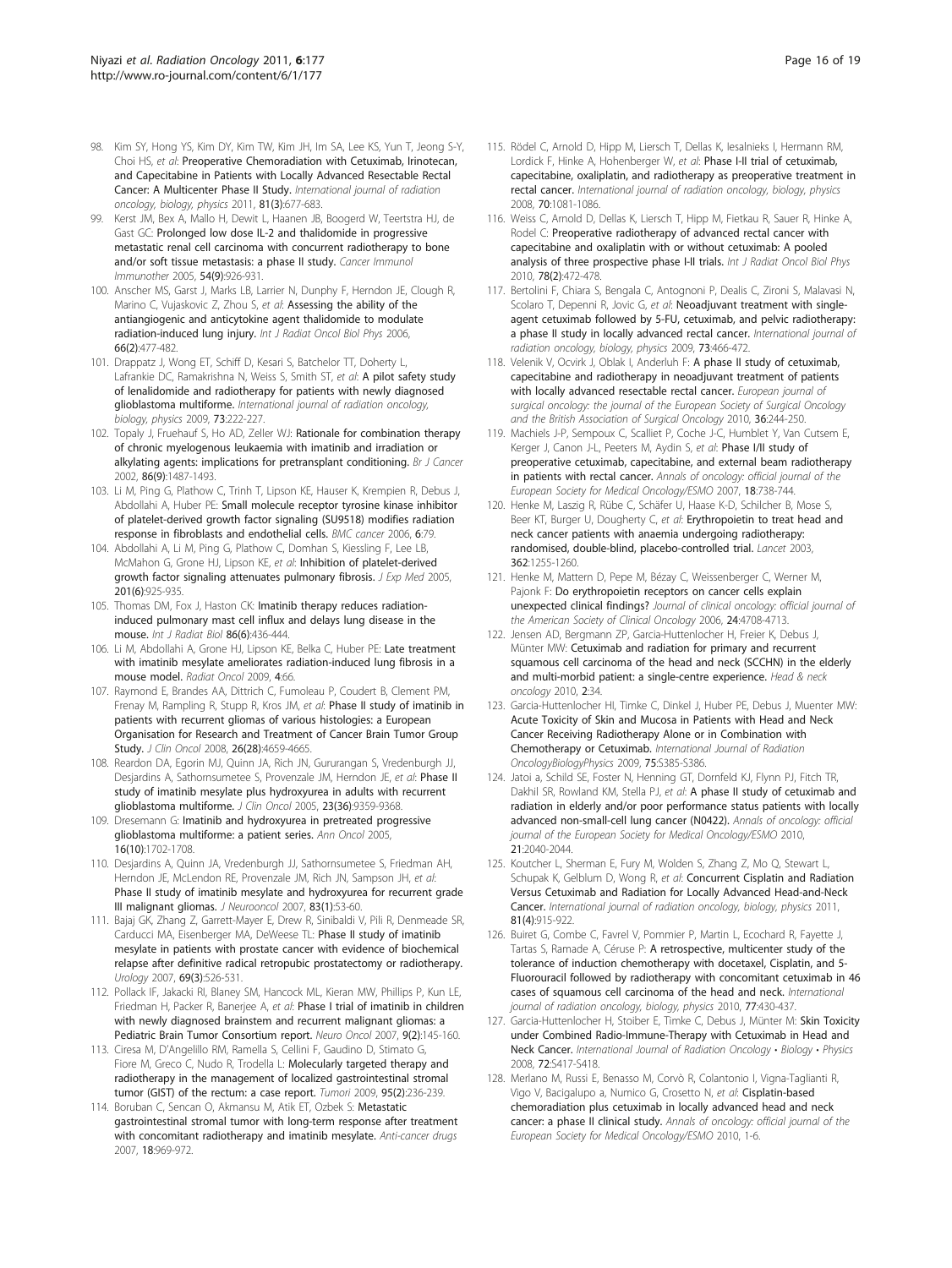- <span id="page-16-0"></span>129. Suntharalingam M, Kwok Y, Goloubeva O, Parekh A, Taylor R, Wolf J, Zimrin A, Strome S, Ord R, Cullen KJ: Phase II Study Evaluating the Addition of Cetuximab to the Concurrent Delivery of Weekly Carboplatin, Paclitaxel, and Daily Radiotherapy for Patients With Locally Advanced Squamous Cell Carcinomas of the Head and Neck. Int J Radiat Oncol Biol Phys .
- 130. De Vita F, Orditura M, Martinelli E, Vecchione L, Innocenti R, Sileni VC, Pinto C, Di Maio M, Farella A, Troiani T, et al: A multicenter phase II study of induction chemotherapy with FOLFOX-4 and cetuximab followed by radiation and cetuximab in locally advanced oesophageal cancer. British journal of cancer 2011, 104:427-432.
- 131. Argiris A, Heron DE, Smith RP, Kim S, Gibson MK, Lai SY, Branstetter BF, Posluszny DM, Wang L, Seethala RR, et al: Induction docetaxel, cisplatin, and cetuximab followed by concurrent radiotherapy, cisplatin, and cetuximab and maintenance cetuximab in patients with locally advanced head and neck cancer. Journal of clinical oncology: official journal of the American Society of Clinical Oncology 2010, 28:5294-5300.
- 132. Heron DE, Rwigema J-CM, Gibson MK, Burton SA, Quinn AE, Ferris RL: Concurrent Cetuximab With Stereotactic Body Radiotherapy for Recurrent Squamous Cell Carcinoma of the Head and Neck: A Single Institution Matched Case-Control Study. American journal of clinical oncology 2011, 34(2):165-72.
- 133. Birnbaum A, Dipetrillo T, Rathore R, Anderson E, Wanebo H, Puthwala Y, Joyce D, Safran H, Henderson D, Kennedy T, et al: Cetuximab, paclitaxel, carboplatin, and radiation for head and neck cancer: a toxicity analysis. American journal of clinical oncology 2010, 33:144-147.
- 134. Jensen AD, Münter MW, Bischoff HG, Haselmann R, Haberkorn U, Huber PE, Thomas M, Debus J, Herfarth KK: Combined treatment of nonsmall cell lung cancer NSCLC stage III with intensity-modulated RT radiotherapy and cetuximab: The NEAR trial. Cancer 2011, 1-9.
- 135. Ruhstaller T, Pless M, Dietrich D, Kranzbuehler H, von Moos R, Moosmann P, Montemurro M, Schneider PM, Rauch D, Gautschi O, et al: Cetuximab in Combination With Chemoradiotherapy Before Surgery in Patients With Resectable, Locally Advanced Esophageal Carcinoma: A Prospective, Multicenter Phase IB/II Trial (SAKK 75/06). Journal of clinical oncology: official journal of the American Society of Clinical Oncology 2011, 1-6.
- 136. Pfister DG, Su YB, Kraus DH, Wolden SL, Lis E, Aliff TB, Zahalsky AJ, Lake S, Needle MN, Shaha AR, et al: Concurrent cetuximab, cisplatin, and concomitant boost radiotherapy for locoregionally advanced, squamous cell head and neck cancer: a pilot phase II study of a new combinedmodality paradigm. Journal of clinical oncology: official journal of the American Society of Clinical Oncology 2006, 24:1072-1078.
- 137. Hofheinz R-D, Horisberger K, Woernle C, Wenz F, Kraus-Tiefenbacher U, Kähler G, Dinter D, Grobholz R, Heeger S, Post S, et al: Phase I trial of cetuximab in combination with capecitabine, weekly irinotecan, and radiotherapy as neoadjuvant therapy for rectal cancer. International journal of radiation oncology, biology, physics 2006, 66:1384-1390.
- 138. Kuhnt T, Sandner a, Wendt T, Engenhart-Cabillic R, Lammering G, Flentje M, Grabenbauer G, Schreiber a, Pirnasch a, Dunst J: Phase I trial of doseescalated cisplatin with concomitant cetuximab and hyperfractionatedaccelerated radiotherapy in locally advanced squamous cell carcinoma of the head and neck. Annals of oncology: official journal of the European Society for Medical Oncology/ESMO 2010, 21:2284-2289.
- 139. Zwicker F, Roeder F, Thieke C, Timke C, Münter MW, Huber PE, Debus J: IMRT Reirradiation with Concurrent Cetuximab Immunotherapy in Recurrent Head and Neck Cancer. Strahlentherapie und Onkologie: Organ der Deutschen Rontgengesellschaft [et al] 2011, 32-38.
- 140. Jensen AD, Krauss J, Weichert W, Debus J, Münter MW: RadioImmunotherapy for adenoid cystic carcinoma: a single-institution series of combined treatment with cetuximab. Radiation oncology (London, England) 2010, 5:102.
- 141. Balermpas P, Hambek M, Seitz O, Rödel C, Weiss C: Combined cetuximab and reirradiation for locoregional recurrent and inoperable squamous cell carcinoma of the head and neck. Strahlentherapie und Onkologie: Organ der Deutschen Röntgengesellschaft [et al] 2009, 185:775-781.
- 142. Caussa L, Kirova YM, Gault N, Pierga J-Y, Savignoni A, Campana F, Dendale R, Fourquet A, Bollet Ma: The acute skin and heart toxicity of a concurrent association of trastuzumab and locoregional breast radiotherapy including internal mammary chain: a single-institution study. European journal of cancer (Oxford, England: 1990) 2011, 47:65-73.
- 143. Anderson PR, Freedman G, Li T, Nicolaou N, Denlinger C: Concurrent Trastuzumab and Breast Radiotherapy in the Adjuvant Setting: Analysis of Acute Toxicity. International Journal of Radiation OncologyBiologyPhysics 2009, 75:S202-S203.
- 144. Chargari C, Idrissi HR, Pierga J-Y, Bollet Ma, Diéras V, Campana F, Cottu P, Fourquet A, Kirova YM: Preliminary Results of Whole Brain Radiotherapy with Concurrent Trastuzumab for Treatment of Brain Metastases in Breast Cancer Patients. International journal of radiation oncology, biology, physics 2011, 81(3):631-636.
- 145. Horton JK, Halle J, Ferraro M, Carey L, Moore DT, Ollila D, Sartor CI: Radiosensitization of chemotherapy-refractory, locally advanced or locally recurrent breast cancer with trastuzumab: a phase II trial. International journal of radiation oncology, biology, physics 2010, 76:998-1004.
- 146. Crombet T, Osorio M, Cruz T, Roca C, del Castillo R, Mon R, Iznaga-Escobar N, Figueredo R, Koropatnick J, Renginfo E, et al: Use of the humanized anti-epidermal growth factor receptor monoclonal antibody h-R3 in combination with radiotherapy in the treatment of locally advanced head and neck cancer patients. Journal of clinical oncology: official journal of the American Society of Clinical Oncology 2004, 22:1646-1654.
- 147. Vredenburgh JJ, Desjardins A, Kirkpatrick JP, Reardon Da, Peters KB, Herndon JE, Marcello J, Bailey L, Threatt S, Sampson J, et al: Addition of Bevacizumab to Standard Radiation Therapy and Daily Temozolomide Is Associated with Minimal Toxicity in Newly Diagnosed Glioblastoma Multiforme. International journal of radiation oncology, biology, physics 2012, 82(1):58-66.
- 148. Seiwert TY, Haraf DJ, Cohen EEW, Stenson K, Witt ME, Dekker A, Kocherginsky M, Weichselbaum RR, Chen HX, Vokes EE: Phase I study of bevacizumab added to fluorouracil- and hydroxyurea-based concomitant chemoradiotherapy for poor-prognosis head and neck cancer. Journal of clinical oncology: official journal of the American Society of Clinical Oncology 2008, 26:1732-1741.
- 149. Spigel DR, Hainsworth JD, Yardley DA, Raefsky E, Patton J, Peacock N, Farley C, Burris HA, Greco FA: Tracheoesophageal fistula formation in patients with lung cancer treated with chemoradiation and bevacizumab. J Clin Oncol 2009, 28(1):43-48.
- 150. Koukourakis MI, Giatromanolaki A, Tsoutsou P, Lyratzopoulos N, Pitiakoudis M, Kouklakis G, Chloropoulou PA, Manolas K, Sivridis E: Bevacizumab, capecitabine, amifostine, and preoperative hypofractionated accelerated radiotherapy (HypoArc) for rectal cancer: a Phase II study. Int J Radiat Oncol Biol Phys 2010, 80(2):492-498.
- 151. Resch G, De Vries A, Ofner D, Eisterer W, Rabl H, Jagoditsch M, Gnant M, Thaler J: Preoperative treatment with capecitabine, bevacizumab and radiotherapy for primary locally advanced rectal cancer-A two stage phase II clinical trial. Radiother Oncol
- 152. Vargo JA, Snelling BM, Ghareeb ER, John K, Frame JN, Schmidt JH, Peters KB: Dural venous sinus thrombosis in anaplastic astrocytoma following concurrent temozolomide and focal brain radiotherapy plus bevacizumab. J Neurooncol 2011, 104(2):595-598.
- 153. Chi K-H, Liao C-S, Chang C-C, Ko H-L, Tsang Y-W, Yang K-C, Mehta MP: Angiogenic blockade and radiotherapy in hepatocellular carcinoma. International journal of radiation oncology, biology, physics 2010, 78:188-193.
- 154. Staehler M, Haseke N, Stadler T, Nuhn P, Roosen A, Stief CG, Wilkowski R: Feasibility and effects of high-dose hypofractionated radiation therapy and simultaneous multi-kinase inhibition with sunitinib in progressive metastatic renal cell cancer. Urologic oncology .
- 155. Hui EP, Lui VW, Wong CS, Ma BB, Lau CP, Cheung CS, Ho K, Cheng SH, Ng MH, Chan AT: Preclinical evaluation of sunitinib as single agent or in combination with chemotherapy in nasopharyngeal carcinoma. Invest New Drugs 2010, 29(6):1123-1131.
- 156. Harrington KJ, El-Hariry Ia, Holford CS, Lusinchi A, Nutting CM, Rosine D, Tanay M, Deutsch E, Matthews J, D'Ambrosio C, et al: Phase I study of lapatinib in combination with chemoradiation in patients with locally advanced squamous cell carcinoma of the head and neck. Journal of clinical oncology: official journal of the American Society of Clinical Oncology 2009, 27:1100-1107.
- 157. Cohen EEW, Haraf DJ, Kunnavakkam R, Stenson KM, Blair Ea, Brockstein B, Lester EP, Salama JK, Dekker A, Williams R, et al: Epidermal growth factor receptor inhibitor gefitinib added to chemoradiotherapy in locally advanced head and neck cancer. Journal of clinical oncology: official journal of the American Society of Clinical Oncology 2010, 28:3336-3343.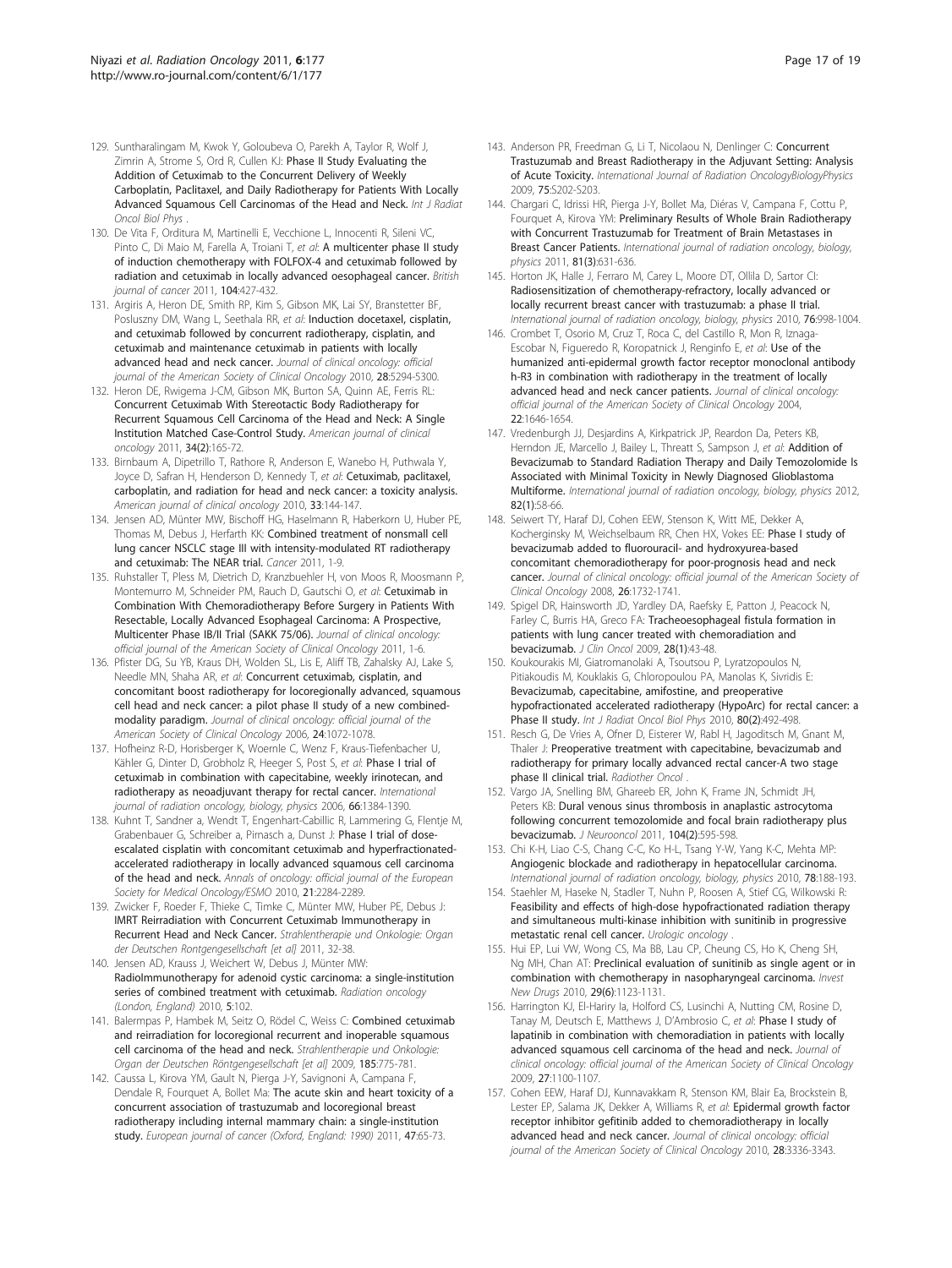- <span id="page-17-0"></span>158. Pollack IF, Stewart CF, Kocak M, Poussaint TY, Broniscer A, Banerjee A, Douglas JG, Kun LE, Boyett JM, Geyer JR: A phase II study of gefitinib and irradiation in children with newly diagnosed brainstem gliomas: A report from the Pediatric Brain Tumor Consortium. Neuro-oncology 2011, 13(3):290-297.
- 159. Valentini V, De Paoli A, Gambacorta MA, Mantini G, Ratto C, Vecchio FM, Barbaro B, Innocente R, Rossi C, Boz G, et al: Infusional 5-fluorouracil and ZD1839 (Gefitinib-Iressa) in combination with preoperative radiotherapy in patients with locally advanced rectal cancer: a phase I and II Trial (1839IL/0092). International journal of radiation oncology, biology, physics 2008, 72:644-649.
- 160. Wang J, Xia TY, Wang YJ, Li HQ, Li P, Wang JD, Chang DS, Liu LY, Di YP, Wang X, et al: Prospective Study of Epidermal Growth Factor Receptor Tyrosine Kinase Inhibitors Concurrent With Individualized Radiotherapy for Patients With Locally Advanced or Metastatic Non-Small-Cell Lung Cancer. Int J Radiat Oncol Biol Phys 2011, 81(3):e59-e65.
- 161. Zhang G, Xie L, Xu X, Chen J, Fu X, Jiang G, Fan M: Thoracic Radiotherapy and Concurrent Gefitinib in Patients with IIIB/IV Non-small Cell Lung Cancer (NSCLC): Phase I Study. International Journal of Radiation OncologyBiologyPhysics 2009, 75:S455-S455.
- 162. Chen C, Kane M, Song J, Campana J, Raben A, Hu K, Harrison L, Quon H, Dancey J, Baron A, et al: Phase I trial of gefitinib in combination with radiation or chemoradiation for patients with locally advanced squamous cell head and neck cancer. Journal of clinical oncology: official journal of the American Society of Clinical Oncology 2007, 25:4880-4886.
- 163. Maurel J, Martin-Richard M, Conill C, Sánchez M, Petriz L, Ginès A, Miquel R, Gallego R, Cajal R, Ayuso C, et al: Phase I trial of gefitinib with concurrent radiotherapy and fixed 2-h gemcitabine infusion, in locally advanced pancreatic cancer. International journal of radiation oncology, biology, physics 2006, 66:1391-1398.
- 164. Czito BG, Willett CG, Bendell JC, Morse Ma, Tyler DS, Fernando NH, Mantyh CR, Blobe GC, Honeycutt W, Yu D, et al: Increased toxicity with gefitinib, capecitabine, and radiation therapy in pancreatic and rectal cancer: phase I trial results. Journal of clinical oncology: official journal of the American Society of Clinical Oncology 2006, 24:656-662.
- 165. Center B, Petty WJ, Ayala D, Hinson WH, Lovato J, Capellari J, Oaks T, Miller Aa, Blackstock AW: A phase I study of gefitinib with concurrent dose-escalated weekly docetaxel and conformal three-dimensional thoracic radiation followed by consolidative docetaxel and maintenance gefitinib for patients with stage III non-small cell lung cancer. Journal of thoracic oncology: official publication of the International Association for the Study of Luna Cancer 2010, 5:69-74.
- 166. Schwer AL, Damek DM, Kavanagh BD, Gaspar LE, Lillehei K, Stuhr K, Chen C: A phase I dose-escalation study of fractionated stereotactic radiosurgery in combination with gefitinib in patients with recurrent malignant gliomas. International journal of radiation oncology, biology, physics 2008, 70:993-1001.
- 167. Olsen CC, Schefter TE, Chen H, Kane M, Leong S, McCarter MD, Chen Y, Mack P, Eckhardt SG, Stiegmann G, et al: Results of a phase I trial of 12 patients with locally advanced pancreatic carcinoma combining gefitinib, paclitaxel, and 3-dimensional conformal radiation: report of toxicity and evaluation of circulating K-ras as a potential biomarker of response to the. American journal of clinical oncology 2009, 32:115-121.
- 168. Brown PD, Krishnan S, Sarkaria JN, Wu W, Jaeckle Ka, Uhm JH, Geoffroy FJ, Arusell R, Kitange G, Jenkins RB, et al: Phase I/II trial of erlotinib and temozolomide with radiation therapy in the treatment of newly diagnosed glioblastoma multiforme: North Central Cancer Treatment Group Study N0177. Journal of clinical oncology: official journal of the American Society of Clinical Oncology 2008, 26:5603-5609.
- 169. Prados MD, Chang SM, Butowski N, DeBoer R, Parvataneni R, Carliner H, Kabuubi P, Ayers-Ringler J, Rabbitt J, Page M, et al: Phase II study of erlotinib plus temozolomide during and after radiation therapy in patients with newly diagnosed glioblastoma multiforme or gliosarcoma. Journal of clinical oncology: official journal of the American Society of Clinical Oncology 2009, 27:579-584.
- 170. Herchenhorn D, Dias FL, Viegas CMP, Federico MH, Araújo CMM, Small I, Bezerra M, Fontão K, Knust RE, Ferreira CG, et al: Phase I/II study of erlotinib combined with cisplatin and radiotherapy in patients with locally advanced squamous cell carcinoma of the head and neck. International journal of radiation oncology, biology, physics 2010, 78:696-702.
- 171. Choong NW, Mauer AM, Haraf DJ, Lester E, Hoffman PC, Kozloff M, Lin S, Dancey JE, Szeto L, Grushko T, et al: Phase I trial of erlotinib-based multimodality therapy for inoperable stage III non-small cell lung cancer. Journal of thoracic oncology: official publication of the International Association for the Study of Lung Cancer 2008, 3:1003-1011.
- 172. Peereboom DM, Shepard DR, Ahluwalia MS, Brewer CJ, Agarwal N, Stevens GHJ, Suh JH, Toms Sa, Vogelbaum Ma, Weil RJ, et al: Phase II trial of erlotinib with temozolomide and radiation in patients with newly diagnosed glioblastoma multiforme. Journal of neuro-oncology 2010, 98:93-99.
- 173. Chang C-C, Chi K-H, Kao S-J, Hsu P-S, Tsang Y-W, Chang H-J, Yeh Y-W, Hsieh Y-S, Jiang J-S: Upfront gefitinib/erlotinib treatment followed by concomitant radiotherapy for advanced lung cancer: A monoinstitutional experience. Lung cancer (Amsterdam, Netherlands) 2011, 73(2):189-194.
- 174. Li G, Hu W, Wang J, Deng X, Zhang P, Zhang X, Xie C, Wu S: Phase II Study of Concurrent Chemoradiation in Combination with Erlotinib for Locally Advanced Esophageal Carcinoma. International journal of radiation oncology, biology, physics 2010, 78:1407-1412.
- 175. Broniscer A, Baker SJ, Stewart CF, Merchant TE, Laningham FH, Schaiquevich P, Kocak M, Morris EB, Endersby R, Ellison DW, et al: Phase I and pharmacokinetic studies of erlotinib administered concurrently with radiotherapy for children, adolescents, and young adults with highgrade glioma. Clinical cancer research: an official journal of the American Association for Cancer Research 2009, 15:701-707.
- 176. Robertson J, Ballouz S, Jaiyesimi I, Jury R, Margolis J: A Phase I Study of Dose Escalating Conformal Radiation Therapy with Concurrent Full-dose Gemcitabine and Erlotinib for Unresected Pancreas Cancer. International Journal of Radiation OncologyBiologyPhysics 2009, 75:S270-S270.
- 177. Duffy a, Kortmansky J, Schwartz GK, Capanu M, Puleio S, Minsky B, Saltz L, Kelsen DP, O'Reilly EM: A phase I study of erlotinib in combination with gemcitabine and radiation in locally advanced, non-operable pancreatic adenocarcinoma. Annals of oncology: official journal of the European Society for Medical Oncology/ESMO 2008, 19:86-91.
- 178. Krishnan S, Brown PD, Ballman KV, Fiveash JB, Uhm JH, Giannini C, Jaeckle Ka, Geoffroy FJ, Nabors LB, Buckner JC: Phase I trial of erlotinib with radiation therapy in patients with glioblastoma multiforme: results of North Central Cancer Treatment Group protocol N0177. International journal of radiation oncology, biology, physics 2006, 65:1192-1199
- 179. Iannitti D, Dipetrillo T, Akerman P, Barnett JM, Maia-Acuna C, Cruff D, Miner T, Martel D, Cioffi W, Remis M, et al: Erlotinib and Chemoradiation Followed by Maintenance Erlotinib for Locally Advanced Pancreatic Cancer. American Journal of Clinical Oncology 2005, 28:570-575.
- 180. Nogueira-Rodrigues A, do Carmo CC, Viegas C, Erlich F, Camisão C, Fontão K, Lima R, Herchenhorn D, Martins RG, Moralez GM, et al: Phase I trial of erlotinib combined with cisplatin and radiotherapy for patients with locally advanced cervical squamous cell cancer. Clinical cancer research: an official journal of the American Association for Cancer Research 2008, 14:6324-6329.
- 181. Arias de la Vega F, Contreras J, de Las Heras M, de la Torre A, Arrazubi V, Herruzo I, Prieto I, Garcia-Saenz JA, Romero J, Calvo FA: Erlotinib and chemoradiation in patients with surgically resected locally advanced squamous cell carcinoma of the head and neck: a GICOR phase I trial. Ann Oncol 2011.
- 182. Lind JSW, Lagerwaard FJ, Smit EF, Senan S: Phase I study of concurrent whole brain radiotherapy and erlotinib for multiple brain metastases from non-small-cell lung cancer. International journal of radiation oncology, biology, physics 2009, 74:1391-1396.
- 183. Dobelbower MC, Russo SM, Raisch KP, Seay LL, Clemons LK, Suter S, Posey J, Bonner Ja: Epidermal growth factor receptor tyrosine kinase inhibitor, erlotinib, and concurrent 5-fluorouracil, cisplatin and radiotherapy for patients with esophageal cancer: a phase I study. Anticancer drugs 2006, 17:95-102.
- 184. Huang Y-J, Liu S-F, Wang C-J, Huang M-Y: Exacerbated radiodermatitis and bilateral subdural hemorrhage after whole brain irradiation combined with epidermal growth factor receptor tyrosine kinase inhibitors for brain metastases in lung cancer. Lung cancer (Amsterdam, Netherlands) 2008, 59:407-410.
- 185. Sarkaria JN, Schwingler P, Schild SE, Grogan PT, Mladek AC, Mandrekar SJ, Tan AD, Kobayashi T, Marks RS, Kita H, et al: Phase I trial of sirolimus combined with radiation and cisplatin in non-small cell lung cancer.